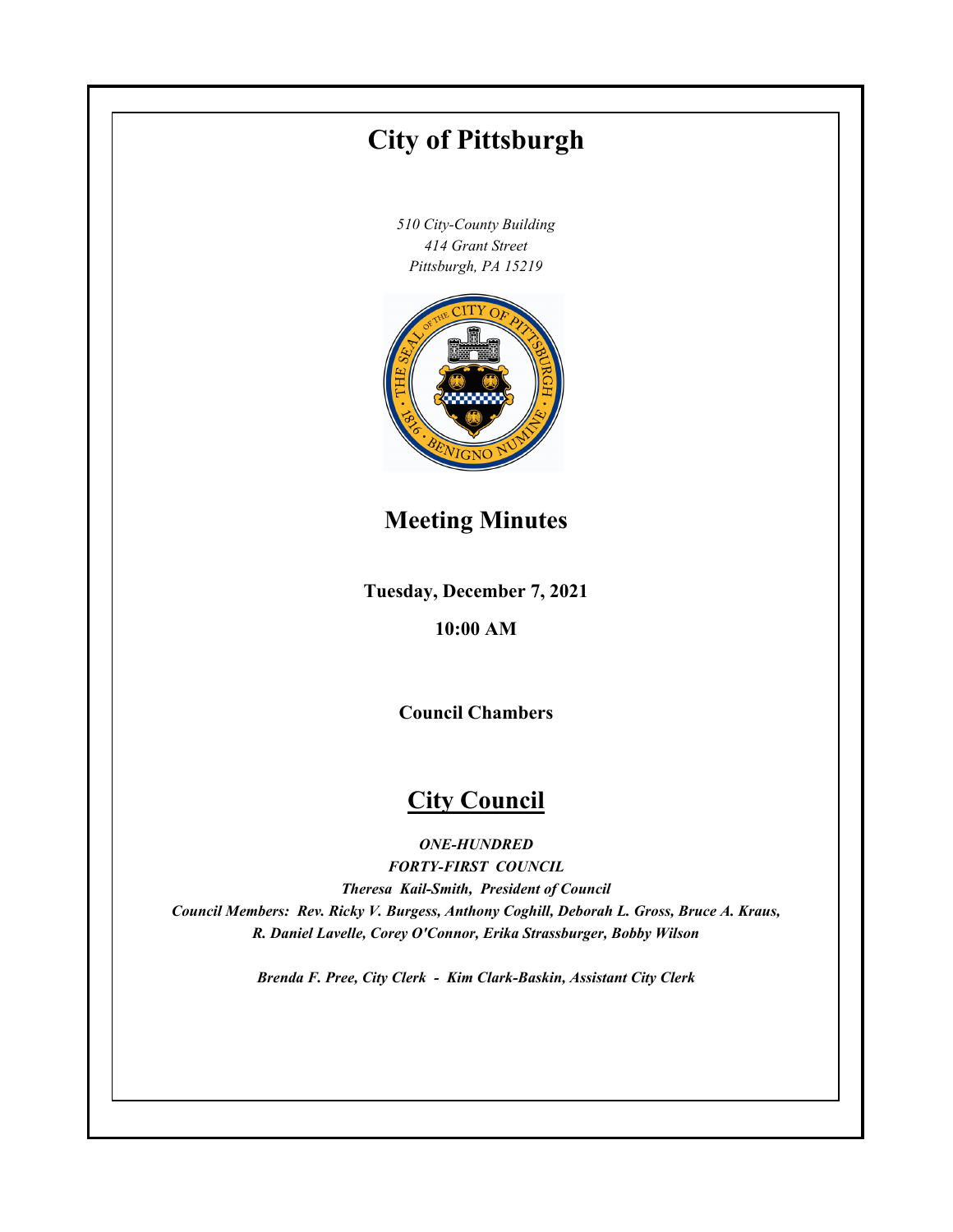## **ROLL CALL**

Present 9 - Council Member Burgess, Council Member Coghill, Council Member Gross, Council Member Kraus, Council Member Lavelle, Council Member O'Connor, Council Member Kail-Smith, Council Member Strassburger, and Council Member Wilson

## **PLEDGE OF ALLEGIANCE**

## **PROCLAMATIONS**

[2021-2228](http://pittsburgh.legistar.com/gateway.aspx?m=l&id=/matter.aspx?key=27130) *WHEREAS,* since the COVID-19 Pandemic began in March of 2020, many city and county employees who normally work in the City County Building set up protocols to work from home; and, **SPONSOR /S:** COUNCIL MEMBER KAIL-SMITH AND ALL MEMBERS **A motion was made that this matter be Adopted. The motion carried.** Enactment No: 822 [2021-2287](http://pittsburgh.legistar.com/gateway.aspx?m=l&id=/matter.aspx?key=27189) *WHEREAS*, born and raised in the Stanton Heights section of Pittsburgh, Eric Rosenthall is a true and beloved Pittsburgher. Growing up with his parents and two sisters and a brother, he graduated from Peabody High School in 1981 and from Duquesne University with a degree in teaching. He received his Principal Papers from Point Park University and his Superintendent Papers from California University of PA; and, **SPONSOR /S:** COUNCIL MEMBER O'CONNOR AND ALL MEMBERS **A motion was made that this matter be Adopted. The motion carried.** Enactment No: 823 [2021-2288](http://pittsburgh.legistar.com/gateway.aspx?m=l&id=/matter.aspx?key=27190) *WHEREAS,* **Amnesty International**, founded in London in 1961, is a Nobel Prize- wining grassroots activist organization that undertakes research and action focused on preventing and ending grave abuses of the rights to physical and mental integrity, freedom of conscience and expression, and freedom from discrimination , within the context of its work to promote all human rights; and, SPONSOR /S: COUNCIL MEMBER O'CONNOR, COUNCIL MEMBER KAIL-SMITH AND ALL MEMBERS **A motion was made that this matter be Adopted. The motion carried.** Enactment No: 824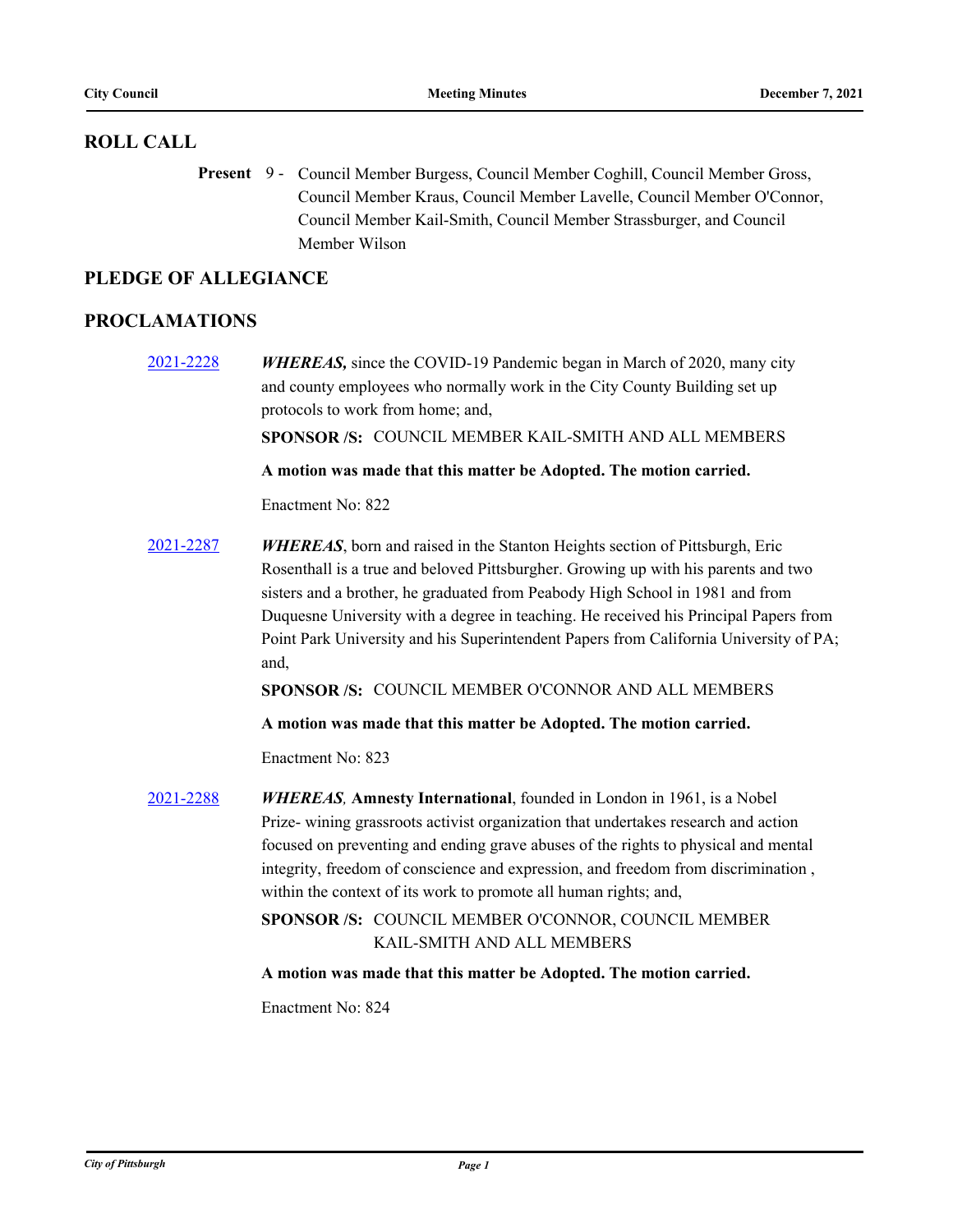[2021-2289](http://pittsburgh.legistar.com/gateway.aspx?m=l&id=/matter.aspx?key=27191) **WHEREAS**, the Amen Corner is a prestigious organization whose purpose is to encourage camaraderie, fraternity and relationships amongst people of all walks of life and honor those who have devoted their lives to improving our community; and, **SPONSOR /S:** COUNCIL MEMBER KRAUS AND ALL MEMBERS **A motion was made that this matter be Adopted. The motion carried.**

Enactment No: 825

### **PUBLIC COMMENTS**

## **PRESENTATION OF PAPERS**

## **COUNCILMAN ANTHONY COGHILL PRESENTS:**

- [2021-2264](http://pittsburgh.legistar.com/gateway.aspx?m=l&id=/matter.aspx?key=27166) Resolution authorizing the Mayor and the Directors of the Departments of Finance, Parks and Recreation, and Public Works, to enter into an Agreement or Agreements with the Friends of Neill Log House, pursuant to which the Friends of Neill Log House will make renovations/capital improvements to the Neill Log House and will thereafter further assist with operation and maintenance of the Neill Log House and with the provision of related programs.
	- Attachments: [2021-2264 Cover Letter PW Letter](http://pittsburgh.legistar.com/gateway.aspx?M=F&ID=e5a16621-031a-4be5-9cdd-8798cc579a18.PDF)

[Summary 2021-2264](http://pittsburgh.legistar.com/gateway.aspx?M=F&ID=63d6d4b1-119c-43bb-8ced-efaffe763def.docx)

**A motion was made that this matter be Waived under Rule 8. The motion carried.**

### **Read and referred to the Committee on Public Works**

[2021-2265](http://pittsburgh.legistar.com/gateway.aspx?m=l&id=/matter.aspx?key=27167) Resolution authorizing the Mayor and the Director of the Department of Mobility and Infrastructure, on behalf of the City of Pittsburgh, to enter into an supplemental agreement with CDR Maguire, Inc., for Project Design Management Services and Reviews in connection with various City of Pittsburgh construction projects to add funding for the Construction phase of the South Side Signals project, Final Design phase of the Liberty Avenue, Penn Avenue and Smithfield Street projects, and Preliminary Engineering phase of the Swindell Bridge and Larimer Avenue Bridge and to increase the total not to exceed to One Million Nine Hundred Fifty One Thousand One Hundred and Fifty Dollars and Seventy Six Cents (\$1,951,150.76) from agreement 53121.1, an increase of Seven Hundred Twenty Six Thousand Five Hundred and Fourteen Dollars and Seventy-Seven Cents (\$726,514.77).

Attachments: 2021-2265 Cover Letter Sign CDR Maguire Amendment Supplement 2 Letter Add [Summary 2021-2265](http://pittsburgh.legistar.com/gateway.aspx?M=F&ID=00316ea2-9240-4b2b-b0e3-f7b13005edc5.docx)

> **A motion was made that this matter be Waived under Rule 8. The motion carried.**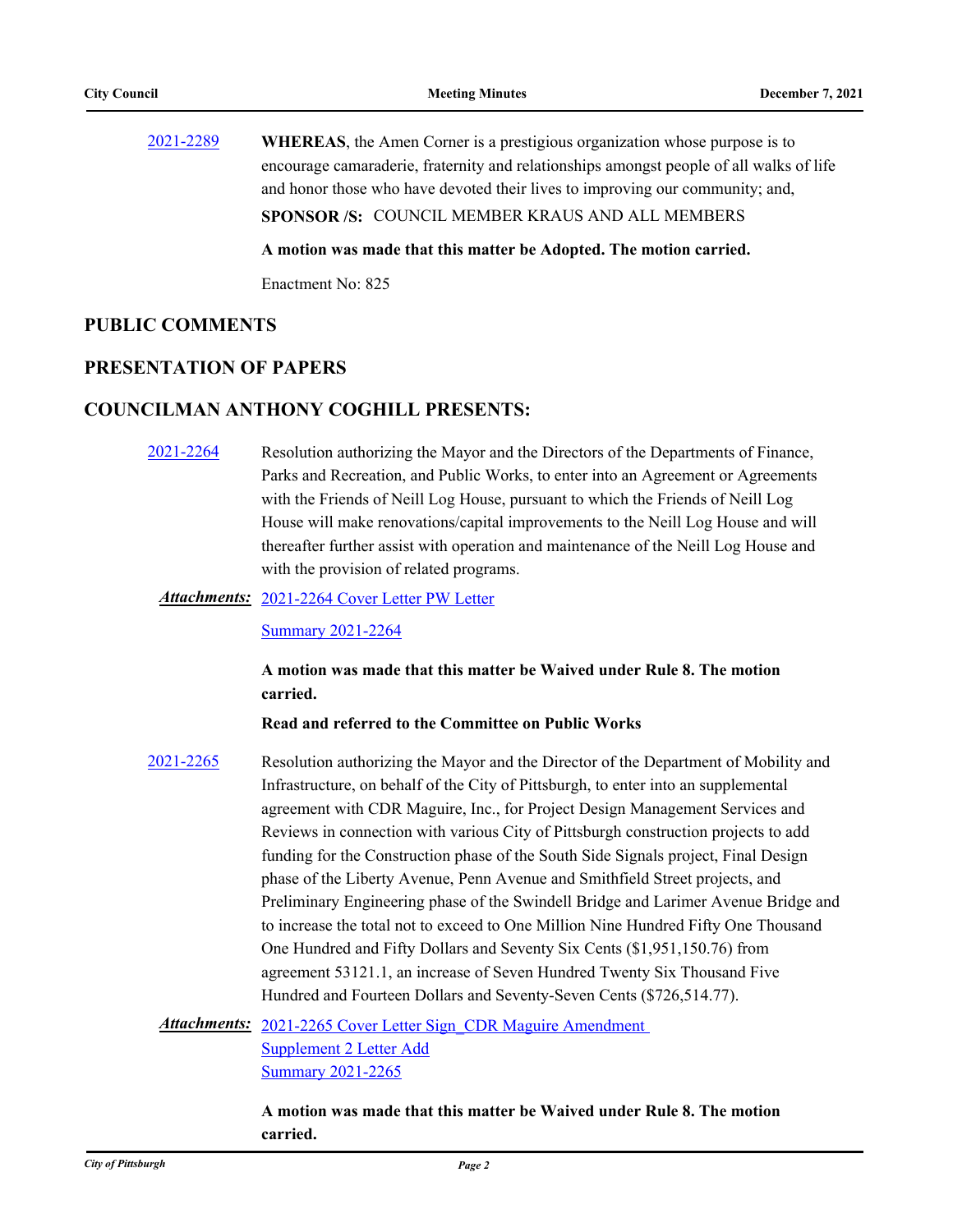### **Read and referred to the Committee on Public Works**

[2021-2266](http://pittsburgh.legistar.com/gateway.aspx?m=l&id=/matter.aspx?key=27168) Ordinance amending the Pittsburgh Code, Title Five: Traffic, Article VII: Parking, Chapter 541 General Parking Regulations by revising the title of Section 541.04 Passenger and Loading Zones to Section 541.04A, by adding a new Section 541.04B entitled Smart Loading Zones and by adding a new Section 541.04C entitled Smart Loading Zones Rates and Penalties.

Attachments: 2021-2266 Cover Letter Smart Loading Zones Ordinance, Letterhead 12-1-21 **[Summary 2021-2266](http://pittsburgh.legistar.com/gateway.aspx?M=F&ID=57cc36f0-ecc8-4095-ba1c-ac6709b15007.docx)** 

**Read and referred to the Committee on Public Works**

## **COUNCILWOMAN DEBORAH L. GROSS PRESENTS:**

[2021-2267](http://pittsburgh.legistar.com/gateway.aspx?m=l&id=/matter.aspx?key=27169) Resolution adopting Plan Revision to the City of Pittsburgh's Official Sewage Facilities Plan for the proposed project located at 227-229, 231-231½ North Aiken Ave.

Attachments: 2021-2267 Cover Letter Sewer Module Cover Letter - North Aiken Duplexes [Summary 2021-2267](http://pittsburgh.legistar.com/gateway.aspx?M=F&ID=2d1671c6-8560-4a0a-8c5f-d2e38f484daa.docx)

> [2021-2267 12 2020-12-12 Approved lot line revision - 4030 N](http://pittsburgh.legistar.com/gateway.aspx?M=F&ID=8522683c-a039-47d1-baa1-82deef8b0822.pdf)  Aiken Ave (1) - signed [2021-2267 North Aiken Duplexes - City Resolution Submission](http://pittsburgh.legistar.com/gateway.aspx?M=F&ID=12d62d7b-33ca-49e5-8ed7-f3fc6444b7c9.pdf)

[2021-2267 Sewer Module Questionnaire for Council - North](http://pittsburgh.legistar.com/gateway.aspx?M=F&ID=622bd586-3896-48ac-81fa-2aab8b05bd22.docx)  AIken Duplexes

**Read and referred to the Committee on Intergovernmental Affairs**

## **COUNCILMAN R. DANIEL LAVELLE PRESENTS:**

- [2021-2268](http://pittsburgh.legistar.com/gateway.aspx?m=l&id=/matter.aspx?key=27170) Ordinance amending City Code Section 177A to include certain definitions as they pertain to the scope of review of the Equal Opportunity Review Commission (EORC).
	- Attachments: [2021-2268 Cover Letter City Code 177A Amendments-converted](http://pittsburgh.legistar.com/gateway.aspx?M=F&ID=996a4eee-451f-4e1e-8253-c14d65ca1a68.pdf)

[Summary 2021-2268](http://pittsburgh.legistar.com/gateway.aspx?M=F&ID=695a69fc-0edf-479f-a112-95f7a88f4ae4.docx)

**Read and referred to the Committee on Finance and Law**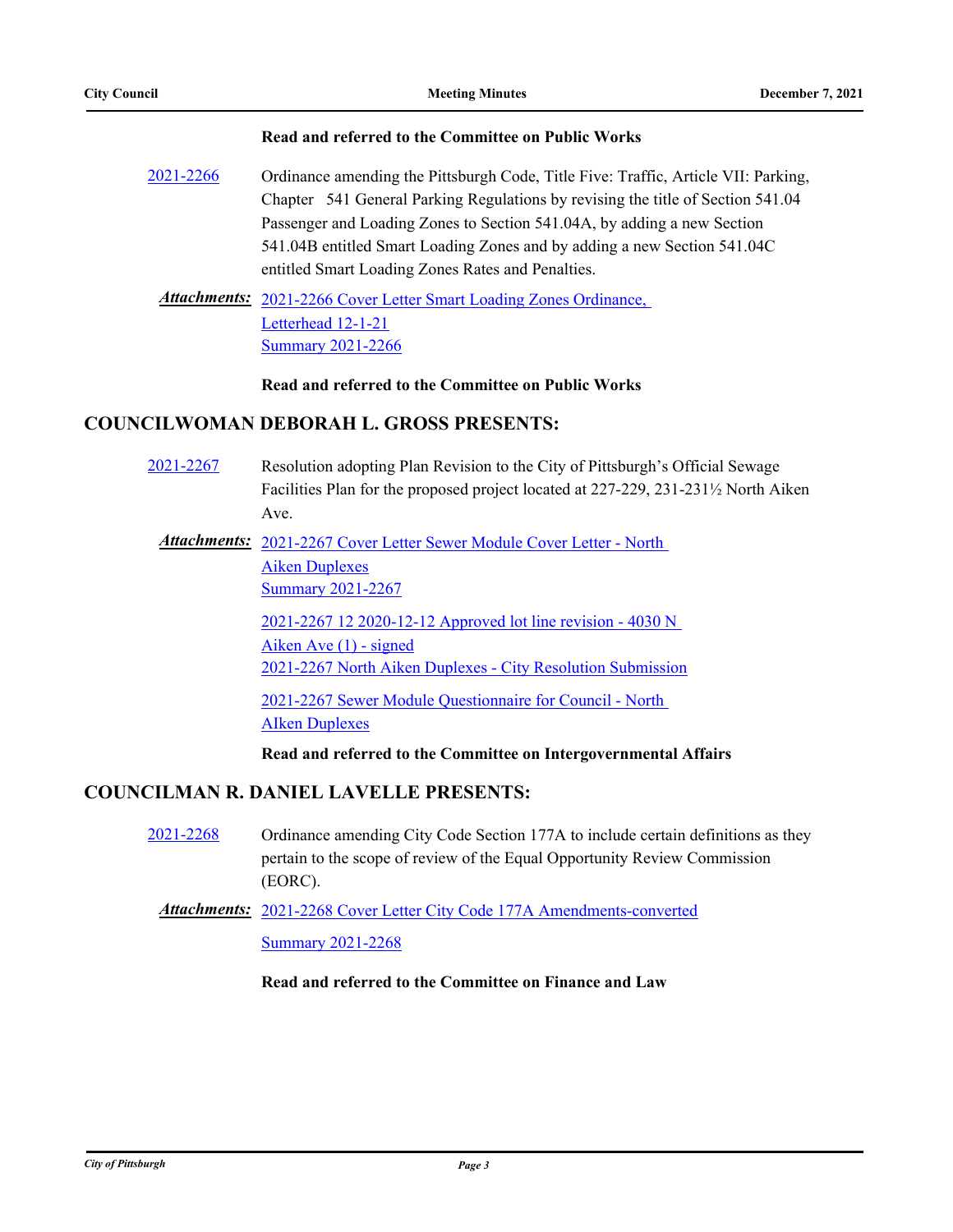| 2021-2269 | Resolution amending Resolution No. 601 of 2020, which authorized the Mayor and        |
|-----------|---------------------------------------------------------------------------------------|
|           | the Chief Equity Officer to enter into an agreement or agreements with the American   |
|           | Association of University Women (AAUW) in order to conduct a Work Smart               |
|           | training program as part of a pay equity initiative designed to reduce the gender pay |
|           | gap in Pittsburgh and further providing for the expenditures under the terms of said  |
|           | agreements at a cost not to exceed THIRTY NINE THOUSAND NINE                          |
|           | HUNDRED FIFTY NINE DOLLARS (\$39,959)                                                 |

### *Attachments:* [Summary 2021-2269](http://pittsburgh.legistar.com/gateway.aspx?M=F&ID=4ee9b455-6e56-413f-8eb9-d2201fc6a06a.docx)

### **Read and referred to the Committee on Finance and Law**

[2021-2270](http://pittsburgh.legistar.com/gateway.aspx?m=l&id=/matter.aspx?key=27172) Resolution authorizing the issuance of a warrant in favor of Brian Duggan, 741 Colonial Avenue, Monaca, PA 15061, in the amount of Three Thousand Three Hundred Forty Five Dollars and Thirty Four Cents (\$3,345.34) in settlement of a claim for damage to a stopped vehicle from a city EMS vehicle on April 24, 2020.

Attachments: 2021-2270 Cover Letter Brian Duggan (Claim No. 20C-0224) -Council Letter [Summary 2021-2271](http://pittsburgh.legistar.com/gateway.aspx?M=F&ID=ed73be42-8908-4c4e-8668-c1bb420e078a.docx)

### **Read and referred to the Committee on Finance and Law**

- [2021-2271](http://pittsburgh.legistar.com/gateway.aspx?m=l&id=/matter.aspx?key=27173) Resolution authorizing the issuance of two (2) warrants in favor of Plavchak Construction Company, Inc. totaling Thirty Thousand Three Hundred Forty-Nine Dollars and Ninety-Eight Cents (\$30,349.98), which shall be allocated as follows: Twenty-Five Thousand Dollars and Zero Cents (\$25,000.00) payable from the Department of Parks and Recreation, and Five Thousand Three Hundred Forty-Nine Dollars and Ninety-Eight Cents (\$5,349.98) payable from the Department of Law; in final settlement related to litigation at GD 17-000871 in the Court of Common Pleas of Allegheny County, Pennsylvania. *(Executive Session Requested)*
	- Attachments: 2021-2271 Cover Letter Playchak Council letter (Schenley) [Summary 2021-2271](http://pittsburgh.legistar.com/gateway.aspx?M=F&ID=97e07721-fc2e-4bc2-89a7-0bf296d84b79.docx)

**Read and referred to the Committee on Finance and Law**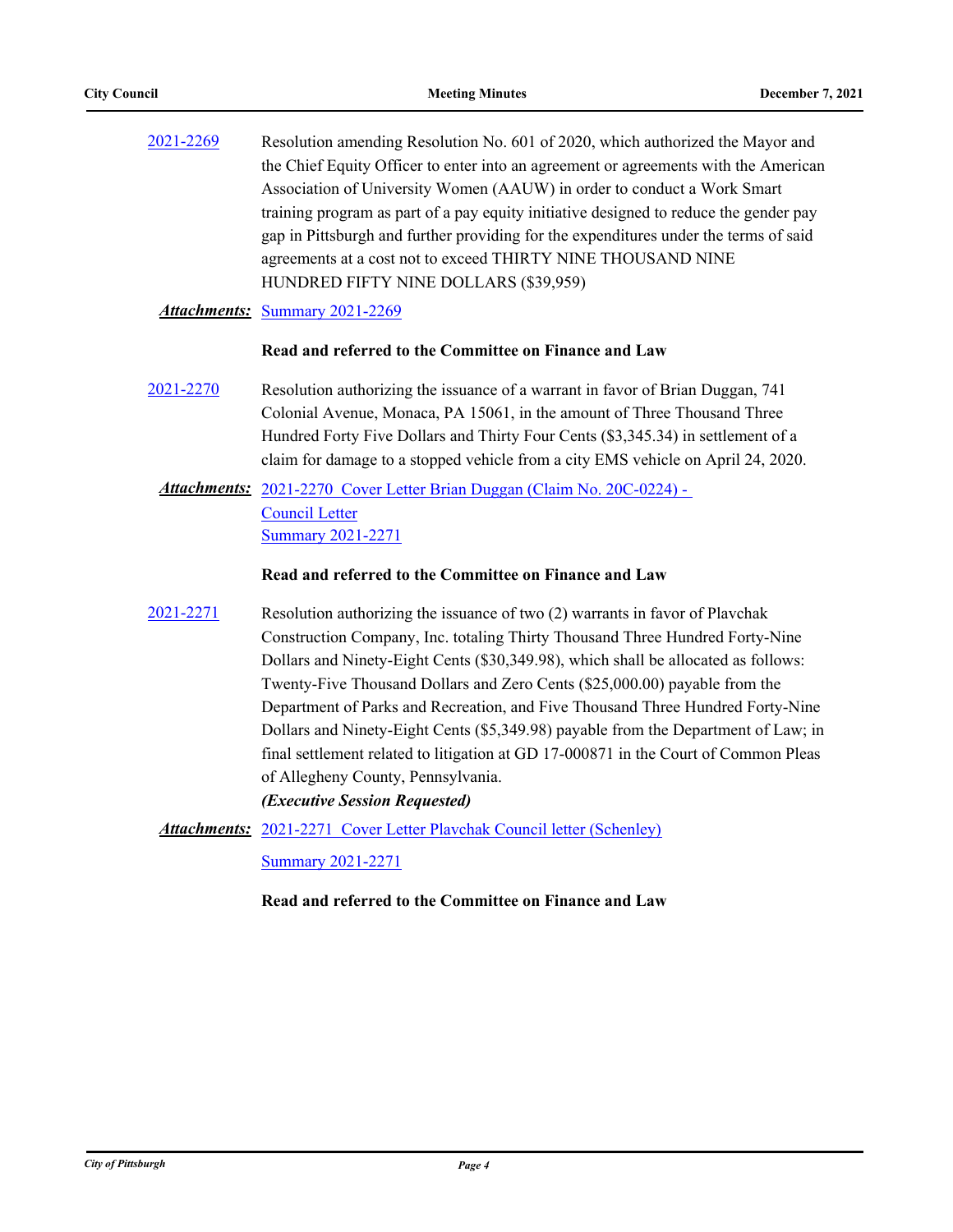[2021-2272](http://pittsburgh.legistar.com/gateway.aspx?m=l&id=/matter.aspx?key=27174) Resolution authorizing the issuance of two (2) warrants in favor of Plavchak Construction Company, Inc. totaling Fifty Six Thousand Three Hundred Ninety One Dollars and 1/100 Cents (\$56,391.01), which shall be allocated as follows: Forty Five Thousand One Hundred Thirteen Dollars and 09/100 Cents (\$45,113.09) payable from the Department of Public Works, and Eleven Thousand Two Hundred Seventy Seven Dollars and 92/100 Cents (\$11,277.92) payable from the Department of Law; in final settlement related to litigation at GD 17-000871 in the Court of Common Pleas of Allegheny County, Pennsylvania. *(Executive Session Requested)*

Attachments: [2021-2272 Cover Letter Plavchak Council letter \(Riverview\)](http://pittsburgh.legistar.com/gateway.aspx?M=F&ID=a75700d4-eca9-4f05-90c7-9c7c9d4226de.docx)

[Summary 2021-2272](http://pittsburgh.legistar.com/gateway.aspx?M=F&ID=f3d2cfe2-e145-4c9a-a8b0-644c4f0b05ab.docx)

### **Read and referred to the Committee on Finance and Law**

[2021-2273](http://pittsburgh.legistar.com/gateway.aspx?m=l&id=/matter.aspx?key=27175) Resolution authorizing the issuance of two (2) warrants in favor of Plavchak Construction Company, Inc. totaling Thirty Thousand One Hundred Thirty-six Dollars and 76/100 Cents (\$30,136.76), which shall be allocated as follows: Five Thousand Three Hundred Seventy Dollars and 75/100 Cents (\$5,370.75) payable from the Department of Public Works, and Twenty Four Thousand Seven Hundred Seventy Six Dollars and 01/100 Cents (\$24,766.01) payable from the Department of Law; in final settlement related to litigation at GD 17-000871 in the Court of Common Pleas of Allegheny County, Pennsylvania.

### *(Executive Session Requested)*

Attachments: [2021-2273 Cover Letter Plavchak Council letter \(Magee\)](http://pittsburgh.legistar.com/gateway.aspx?M=F&ID=8fdcde13-8368-4fef-9be3-fe72ef1cbcc9.docx)

[Summary 2021-2273](http://pittsburgh.legistar.com/gateway.aspx?M=F&ID=ed893a9a-f535-4082-ac8a-85c5fdc57757.docx)

### **Read and referred to the Committee on Finance and Law**

[2021-2274](http://pittsburgh.legistar.com/gateway.aspx?m=l&id=/matter.aspx?key=27176) Resolution to authorize and direct the incurring of Non-Electoral Debt through the issuance of a series of General Obligation Bonds of the City of Pittsburgh, in the maximum aggregate principal amount of Sixty-Four Million Six Hundred Fifty-Five Thousand and 00/100 Dollars (\$64,655,000.00).

Attachments: [2021-2274 Cover Letter 2022 Debt Issuance](http://pittsburgh.legistar.com/gateway.aspx?M=F&ID=26503bfb-939e-4fb5-a366-2eef1cc446e6.docx)

[Summary 2021-2274](http://pittsburgh.legistar.com/gateway.aspx?M=F&ID=4dd07adc-d071-4969-a3fb-4d6defe1f608.docx)

### **Read and referred to the Committee on Finance and Law**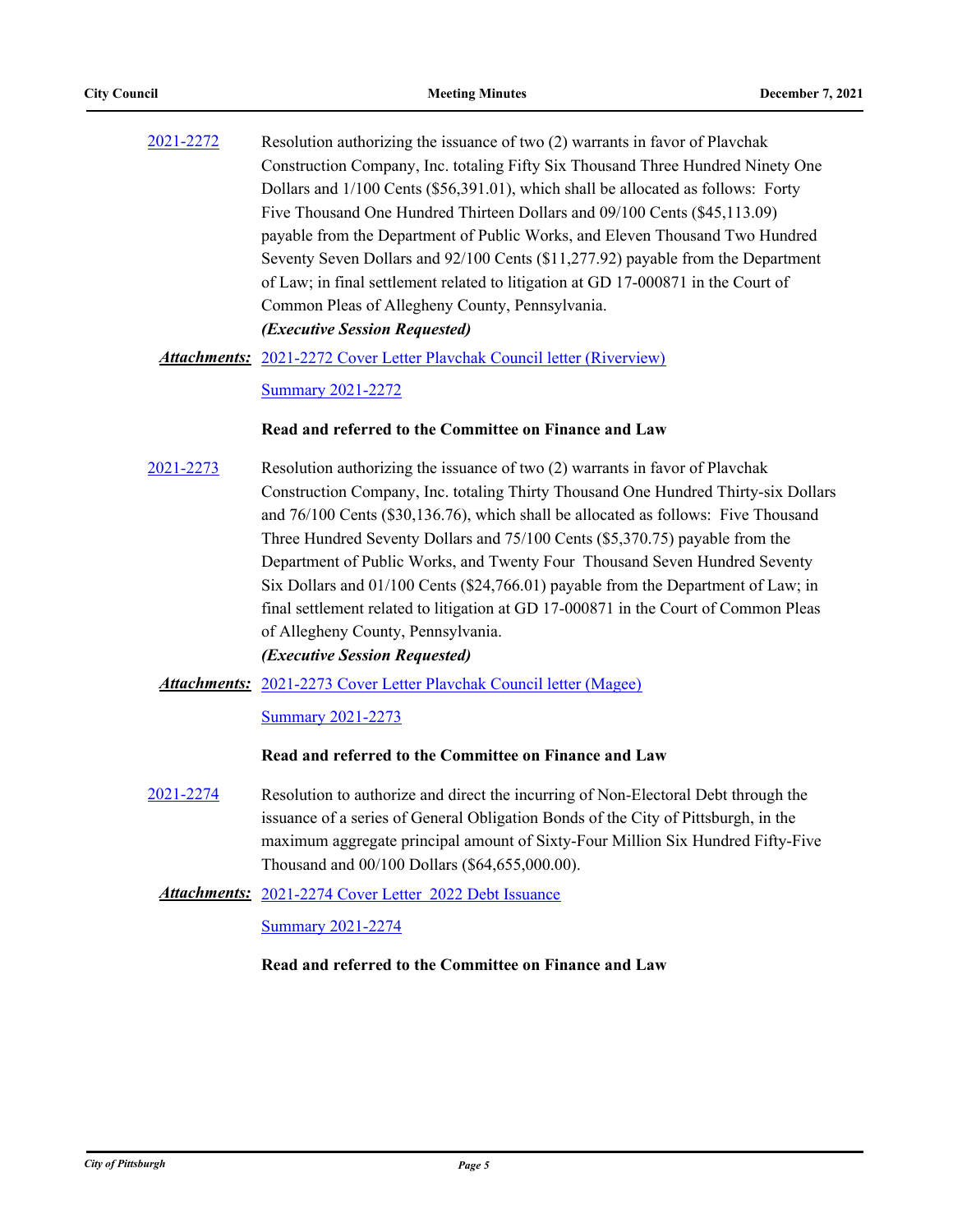| 2021-2275 | Resolution authorizing the Director of the Department of Finance to enter into a |
|-----------|----------------------------------------------------------------------------------|
|           | License Agreement with Oak Moss Consulting, LLC, to allow the performance of     |
|           | due diligence investigations and pre-development planning on designated City     |
|           | property in order to facilitate the construction of a mixed-use commercial and   |
|           | residential development in the Hazelwood community.                              |

Attachments: [2021-2275 Cover Letter Woods Village License Council Letter](http://pittsburgh.legistar.com/gateway.aspx?M=F&ID=dd58616c-b4b3-49e6-95ec-9885e0b13eaf.docx) [Summary 2021-2276](http://pittsburgh.legistar.com/gateway.aspx?M=F&ID=bfff6edf-6b2e-4ea8-93a7-4d6d9684cbc2.docx)

### **Read and referred to the Committee on Finance and Law**

[2021-2276](http://pittsburgh.legistar.com/gateway.aspx?m=l&id=/matter.aspx?key=27178) Resolution authorizing the Mayor and the Director of the Office of Management and Budget, on behalf of the City of Pittsburgh, to enter into a Grant Agreement with Allegheny County for the receipt of Coronavirus Relief funds in the amount of FIFTY THOUSAND (\$50,000.00) dollars.

### [2021-2276 Cover Letter County CARES - Letter](http://pittsburgh.legistar.com/gateway.aspx?M=F&ID=0791564b-e169-4a1d-8f3b-ebb34b3f0e51.pdf) *Attachments:*

[Summary 2021-2276](http://pittsburgh.legistar.com/gateway.aspx?M=F&ID=317cfaef-f22e-4a07-abe6-30111ca4158f.docx)

### **Read and referred to the Committee on Finance and Law**

[2021-2277](http://pittsburgh.legistar.com/gateway.aspx?m=l&id=/matter.aspx?key=27179) Resolution amending Resolution No. 714 of 2021, effective October 25, 2021, entitled "Resolution authorizing the Mayor and the Director of the Office of Management and Budget to enter into an Agreement or Agreement(s) with agencies to provide emergency shelter services, street outreach services, rental assistance and housing relocation and stabilization services, and/or data collection activities, as associated with 2021 Emergency Solutions Grant (ESG) funds at a cost not to exceed \$1,214,418.00" to include the Allegheny County Housing Authority as an additional signatory.

### Attachments: [2021-2277 Cover Letter OMB Letter](http://pittsburgh.legistar.com/gateway.aspx?M=F&ID=ee68552d-2dc1-4b49-86f0-4b6a37377d72.docx)

[Summary 2021-2277](http://pittsburgh.legistar.com/gateway.aspx?M=F&ID=340d076f-93bd-48de-be71-c33b88d932ed.docx)

### **Read and referred to the Committee on Finance and Law**

[2021-2278](http://pittsburgh.legistar.com/gateway.aspx?m=l&id=/matter.aspx?key=27180) Resolution authorizing appropriations, salaries, and capital expenditures of the Parks Tax Trust Fund for the 2022 Fiscal Year, beginning January 1, 2022. **SPONSOR /S:** COUNCIL MEMBER LAVELLE

### [2021-2278 Parks Tax trust fund](http://pittsburgh.legistar.com/gateway.aspx?M=F&ID=b70358f8-b8ad-4c65-8aa7-7bad4a7b0836.pdf) *Attachments:*

[2021-2278 Summary](http://pittsburgh.legistar.com/gateway.aspx?M=F&ID=2abfa815-d676-478c-bb42-59dfc6aafe50.docx)

### **Read and referred to the Committee on Finance and Law**

## **COUNCILMAN COREY O'CONNOR PRESENTS:**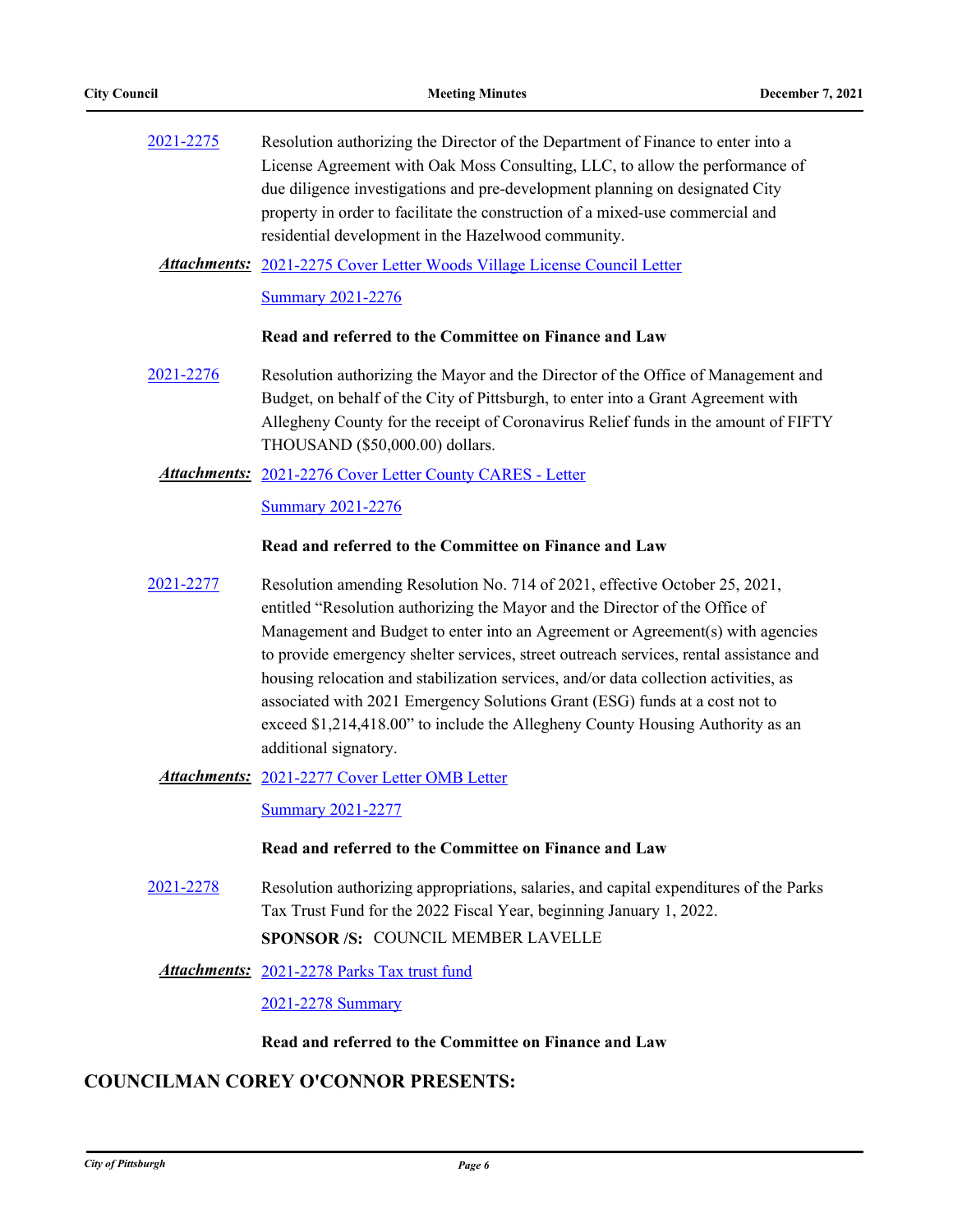| 2021-2279        | Resolution authorizing the City of Pittsburgh to enter into a Professional Services<br>Agreement or Agreements with Humane Animal Rescue of Pittsburgh for services in<br>connection with the humane detention, care and/or euthanasia of domesticated animals<br>at a cost not to exceed One Million One Hundred Twenty-Five Thousand Dollars<br>(\$1,125,000).                                                                    |
|------------------|-------------------------------------------------------------------------------------------------------------------------------------------------------------------------------------------------------------------------------------------------------------------------------------------------------------------------------------------------------------------------------------------------------------------------------------|
|                  | <b>Attachments:</b> 2021-2279 Cover Letter Animal Detention letter                                                                                                                                                                                                                                                                                                                                                                  |
|                  | 2021-2279 Waiver letter- Humane Animal Rescue - Detention                                                                                                                                                                                                                                                                                                                                                                           |
|                  | <b>Summary 2021-2279</b>                                                                                                                                                                                                                                                                                                                                                                                                            |
|                  | Read and referred to the Committee on Public Safety Services                                                                                                                                                                                                                                                                                                                                                                        |
| 2021-2280        | Resolution authorizing the Mayor and Director of the Department of Public Safety to<br>enter on behalf of the City of Pittsburgh into a Professional Service Agreement or<br>Agreements with Lexipol LLC for software subscription-based policy management<br>and training services at an overall cost to the City not to exceed FOUR HUNDRED<br>THIRTY-SIX THOUSAND FORTY-NINE DOLLARS and SIXTY-SEVEN<br>CENTS (\$436,049.67).    |
|                  | Attachments: 2021-2280 Cover Letter Lexipol letter                                                                                                                                                                                                                                                                                                                                                                                  |
|                  | 2021-2280 Lexipol Sole Source Letter Pittsburgh PD                                                                                                                                                                                                                                                                                                                                                                                  |
|                  | 2021-2280 Waiver letter- LEXIPOL                                                                                                                                                                                                                                                                                                                                                                                                    |
|                  | 2021-2280 WCP21-064 Lexipol                                                                                                                                                                                                                                                                                                                                                                                                         |
|                  | <b>Summary 2021-2280</b>                                                                                                                                                                                                                                                                                                                                                                                                            |
|                  | Read and referred to the Committee on Public Safety Services                                                                                                                                                                                                                                                                                                                                                                        |
| <u>2021-2281</u> | Resolution authorizing the Mayor and the Director of the Department of Public Safety<br>to enter into a Data Use Agreement with the Center for Police Research and Policy<br>housed within the University of Cincinnati to engage in a process and outcome<br>evaluation of training and technical assistance as part of the Academic Training to<br>Inform Police Responses initiative. Agreement shall be at no cost to the City. |
|                  | <b>Attachments:</b> 2021-2281 Cover Letter University of Cincinnati Data Use                                                                                                                                                                                                                                                                                                                                                        |
|                  | <b>Agreement letter</b>                                                                                                                                                                                                                                                                                                                                                                                                             |
|                  | <b>Summary 2021-2281</b>                                                                                                                                                                                                                                                                                                                                                                                                            |

## **Read and referred to the Committee on Public Safety Services**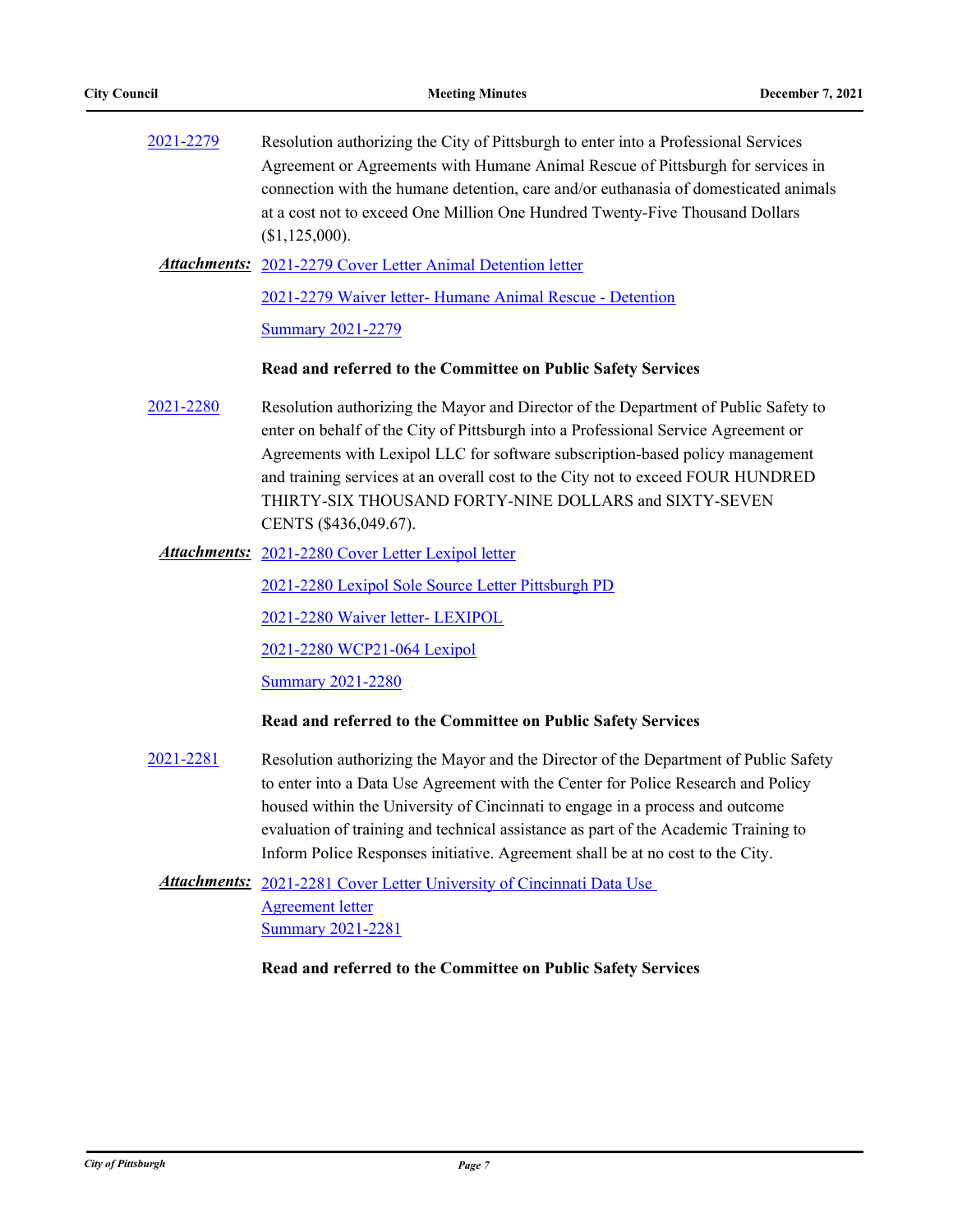[2021-2282](http://pittsburgh.legistar.com/gateway.aspx?m=l&id=/matter.aspx?key=27184) Resolution authorizing the Mayor and the Director of Public Safety to enter into a Cooperation Agreement with the Center for Emergency Medicine of Western Pennsylvania for a Televisit Pilot Program.

[2021-2282 Cover Letter Televisit letter](http://pittsburgh.legistar.com/gateway.aspx?M=F&ID=0c43f275-9f62-49a7-ad60-7643cfb07f29.pdf) *Attachments:*

[Summary 2021-2282](http://pittsburgh.legistar.com/gateway.aspx?M=F&ID=bf6d3673-fb88-4efa-81a1-771f913598c7.docx)

### **Read and referred to the Committee on Public Safety Services**

[2021-2283](http://pittsburgh.legistar.com/gateway.aspx?m=l&id=/matter.aspx?key=27185) Resolution further amending and supplementing Resolution number 863 of 2018, entitled "Resolution adopting and approving the 2019 Capital Budget" by transferring a total of \$575,000 from the Four Mile Run project to Street Resurfacing. **SPONSOR /S:** COUNCIL MEMBER O'CONNOR

*Attachments:* [2021-2283 Summary](http://pittsburgh.legistar.com/gateway.aspx?M=F&ID=35b21a63-3299-4f05-babd-339bf79549d1.docx)

### **Read and referred to the Committee on Public Works**

[2021-2284](http://pittsburgh.legistar.com/gateway.aspx?m=l&id=/matter.aspx?key=27186) Resolution further amending and supplementing Resolution number 647 of 2020, entitled "Resolution adopting and approving the 2021 Capital Budget" by transferring a total of \$250,000 from Sylvan Avenue Bike/Ped Connection and Hazelwood Complete Street Improvement to Street Resurfacing **SPONSOR /S:** COUNCIL MEMBER O'CONNOR

*Attachments:* [2021-2284 Summary](http://pittsburgh.legistar.com/gateway.aspx?M=F&ID=0d0e0717-06aa-4600-8878-1b96bf6806e8.docx)

**Read and referred to the Committee on Public Works**

### **COUNCILWOMAN ERIKA STRASSBURGER PRESENTS:**

[2021-2285](http://pittsburgh.legistar.com/gateway.aspx?m=l&id=/matter.aspx?key=27187) Resolution amending Resolution 725 of 2019, by further authorizing the Mayor, the Director of Public Works and the Director of Innovation and Performance to enter into an amended agreement or agreements with Cartegraph Systems, Inc. to extend the agreement for three and one half  $(3\frac{1}{2})$  years to meet the needs of the City of Pittsburgh at an additional sum not to exceed Seven Hundred Thirty One Thousand Five Hundred Ninety Three Dollars and Seventy Five Cents (\$731,593.75).

Attachments: [2021-2285 Cover Letter Cartegraph letter - revised - signed](http://pittsburgh.legistar.com/gateway.aspx?M=F&ID=95584a8f-c637-48fe-a12b-0547e1baf5c0.pdf)

[Summary 2021-2285](http://pittsburgh.legistar.com/gateway.aspx?M=F&ID=3b4efe26-f502-4416-a582-73269b220c1d.docx)

**Read and referred to the Committee on Innovation, Performance and Asset Management**

## **COUNCILMAN BOBBY WILSON PRESENTS:**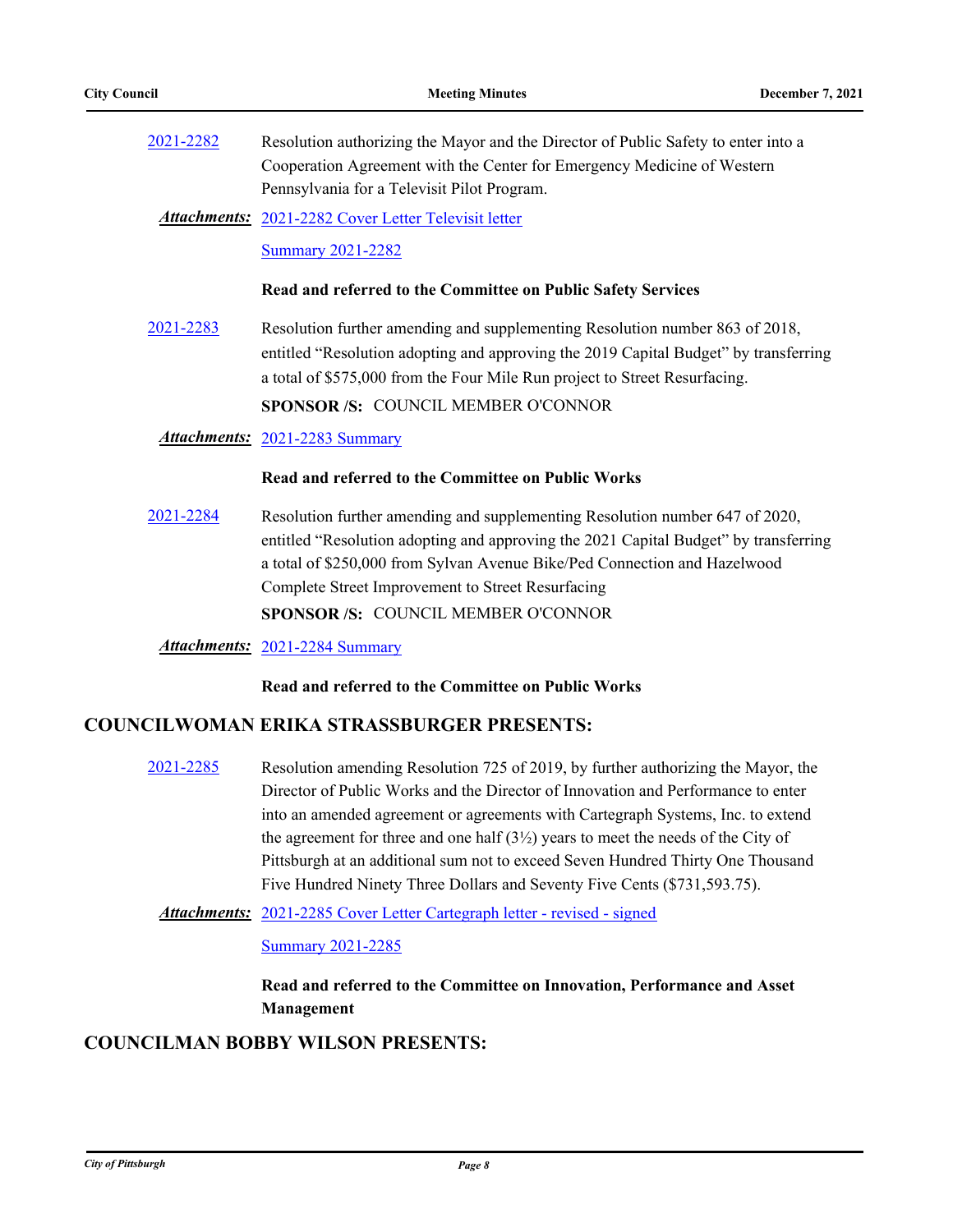| 2019, as amended, entitled "Resolution adopting and approving the 2020 Capital<br>through 2025 Capital Improvement Program" by reducing COMPREHENSIVE<br>REVENUE MANAGEMENT SYSTEM by \$90,550 and increasing<br>REMEDIATION OF CONDEMNED BUILDINGS by \$90,550. | 2021-2286 | Resolution further amending Resolution No. 840 of 2019, effective December 23, |
|------------------------------------------------------------------------------------------------------------------------------------------------------------------------------------------------------------------------------------------------------------------|-----------|--------------------------------------------------------------------------------|
|                                                                                                                                                                                                                                                                  |           |                                                                                |
|                                                                                                                                                                                                                                                                  |           | Budget and the 2020 Community Development Block Grant Program, and the 2020    |
|                                                                                                                                                                                                                                                                  |           |                                                                                |
|                                                                                                                                                                                                                                                                  |           |                                                                                |
|                                                                                                                                                                                                                                                                  |           |                                                                                |

[2021-2286 Cover Letter 2020 Demo Xfer\\_Letter 120121](http://pittsburgh.legistar.com/gateway.aspx?M=F&ID=83cb3db8-82f9-4a26-ab4c-32affc2f1b5f.docx) *Attachments:*

### [Summary 2021-2286](http://pittsburgh.legistar.com/gateway.aspx?M=F&ID=fce435f6-19f1-4712-8511-a11d0cd8c0f2.docx)

**A motion was made that this matter be Waived under Rule 8. The motion carried.**

**Read and referred to the Committee on Land Use and Economic Development**

## **UNFINISHED BUSINESS**

## **REPORTS OF COMMITTEE - FINAL ACTION**

# **COUNCILMAN COREY O'CONNOR PRESENTS COMMITTEE ON PUBLIC SAFETY SERVICES**

| 2021-2259 | Report of the Committee on Public Safety Services for December 1, 2021 with an |
|-----------|--------------------------------------------------------------------------------|
|           | Affirmative Recommendation.                                                    |

### **A motion was made that this matter be Read, Received and Filed. The motion carried.**

[2021-2219](http://pittsburgh.legistar.com/gateway.aspx?m=l&id=/matter.aspx?key=27121) Resolution authorizing the Mayor and Director of the Department of Public Safety to enter on behalf of the City of Pittsburgh into an agreement or agreements with A Step Up Veterinary, Inc. for professional licensed veterinary services to the City's Department of Public Safety, Bureau of Animal Care & Control, at an overall cost to the City not to exceed ONE HUNDRED EIGHTY THOUSAND THREE HUNDRED TWENTY-SEVEN DOLLARS and SEVENTY-ONE CENTS (\$180,327.71).

Attachments: [2021-2219 Cover Letter-Step Up Veterinary letter](http://pittsburgh.legistar.com/gateway.aspx?M=F&ID=60eb5b86-a886-49a7-b6e1-1c12c22ff55f.pdf)

[2021-2219-EORC Waiver letter- Step Up Vet Clinic](http://pittsburgh.legistar.com/gateway.aspx?M=F&ID=331c2c5b-fb70-4673-987c-edb1468597e9.docx)

**[Summary 2021-2219](http://pittsburgh.legistar.com/gateway.aspx?M=F&ID=93146378-e286-4dbc-a5d7-3ba14997803e.docx)** 

## **A motion was made that this matter be Passed Finally. The motion carried by the following vote:**

Aye: 9 - Council Member Burgess, Council Member Coghill, Council Member Gross, Council Member Kraus, Council Member Lavelle, Council Member O'Connor, Council Member Kail-Smith, Council Member Strassburger, and Council Member Wilson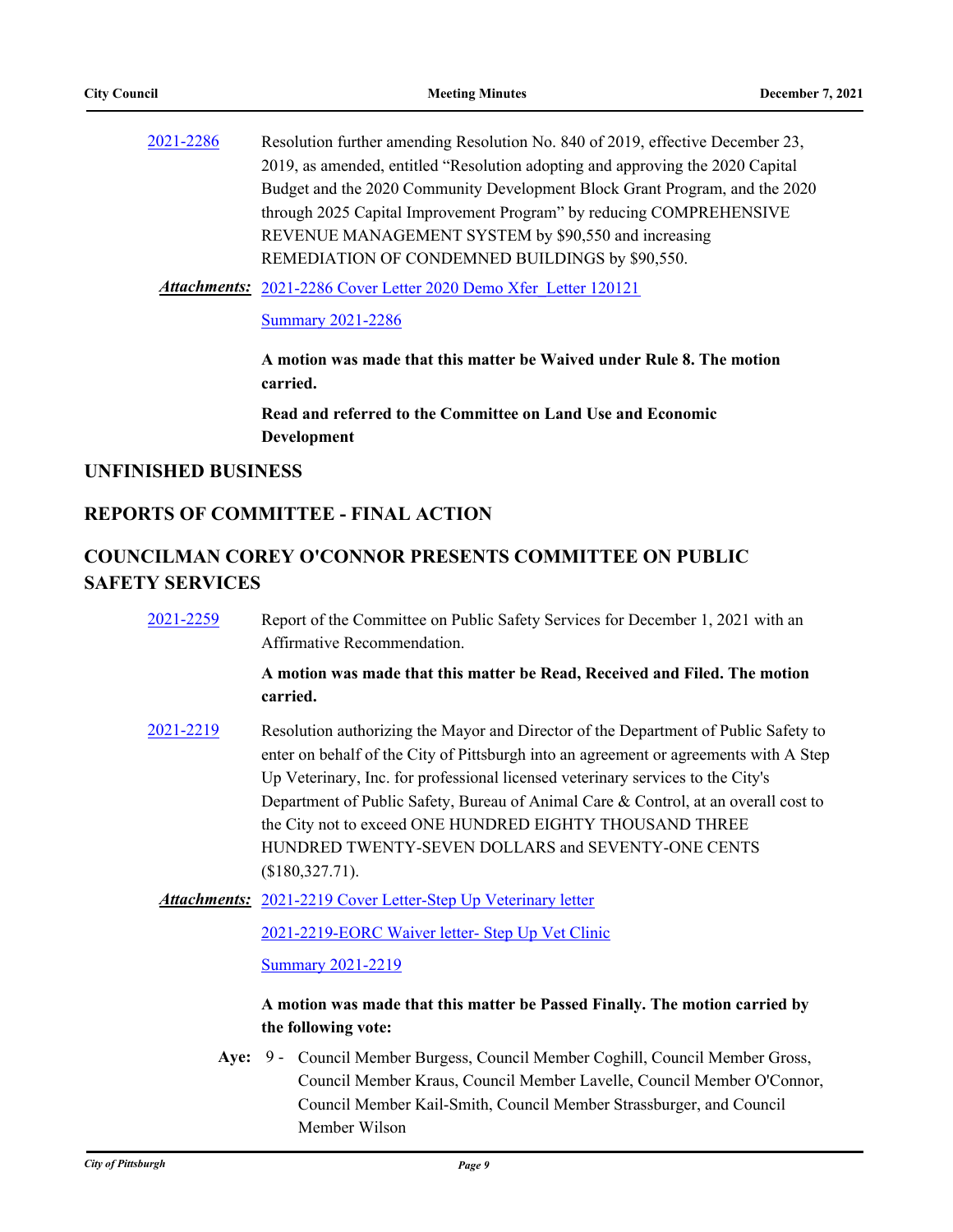| No: $0$    |                                                                                                                                                                                                                                                                                                                                                                                                                         |
|------------|-------------------------------------------------------------------------------------------------------------------------------------------------------------------------------------------------------------------------------------------------------------------------------------------------------------------------------------------------------------------------------------------------------------------------|
| Abstain:   | $\theta$                                                                                                                                                                                                                                                                                                                                                                                                                |
| 2021-2220  | Resolution providing for the issuance of a warrant in favor of Coro Center for Civic<br>Leadership in the amount of six-thousand dollars and zero cents (\$6,000) for<br>fellowship services provided to the city for placement fees and public sector fellows.                                                                                                                                                         |
|            | Attachments: 2021-2220 Cover Letter-Coro letter Council                                                                                                                                                                                                                                                                                                                                                                 |
|            | <b>Summary 2021-2220</b>                                                                                                                                                                                                                                                                                                                                                                                                |
|            | A motion was made that this matter be Passed Finally. The motion carried by                                                                                                                                                                                                                                                                                                                                             |
|            | the following vote:                                                                                                                                                                                                                                                                                                                                                                                                     |
|            | Aye: 9 - Council Member Burgess, Council Member Coghill, Council Member Gross,<br>Council Member Kraus, Council Member Lavelle, Council Member O'Connor,<br>Council Member Kail-Smith, Council Member Strassburger, and Council<br>Member Wilson                                                                                                                                                                        |
| No: $0$    |                                                                                                                                                                                                                                                                                                                                                                                                                         |
| Abstain: 0 |                                                                                                                                                                                                                                                                                                                                                                                                                         |
| 2021-2221  | Resolution amending Resolution No. 47 of 2020, authorizing the Mayor and Director<br>of Public Safety to enter on behalf of the City of Pittsburgh into an amended<br>Professional Services Agreement or Agreements with InTime Solutions, Inc. for EMS<br>and Police scheduling and timekeeping services at a total cost not to exceed NINE<br>HUNDRED TWO THOUSAND FIVE HUNDRED TWENTY-FIVE DOLLARS<br>$(\$902,525).$ |
|            | <b>Attachments:</b> 2021-2221 Cover Letter-InTime Amendment letter<br><b>Summary 2021-2221</b>                                                                                                                                                                                                                                                                                                                          |

## **A motion was made that this matter be Passed Finally. The motion carried by the following vote:**

- Aye: 9 Council Member Burgess, Council Member Coghill, Council Member Gross, Council Member Kraus, Council Member Lavelle, Council Member O'Connor, Council Member Kail-Smith, Council Member Strassburger, and Council Member Wilson
- **No:** 0

**Abstain:** 0

# **COUNCILMAN ANTHONY COGHILL PRESENTS COMMITTEE ON PUBLIC WORKS**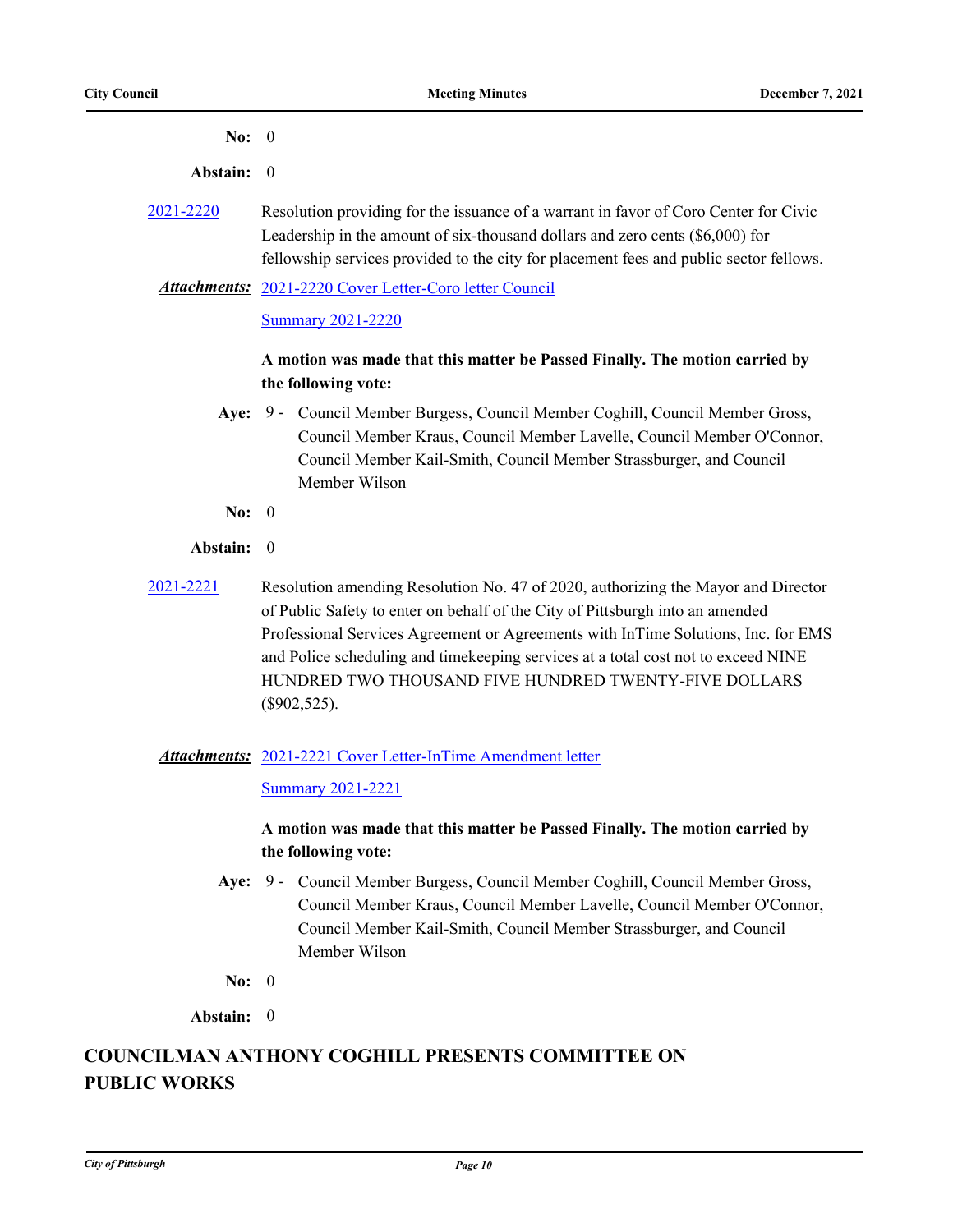[2021-2260](http://pittsburgh.legistar.com/gateway.aspx?m=l&id=/matter.aspx?key=27162) Report of the Committee on Public Works for December 1, 2021 with an Affirmative Recommendation.

> **A motion was made that this matter be Read, Received and Filed. The motion carried.**

[2021-2206](http://pittsburgh.legistar.com/gateway.aspx?m=l&id=/matter.aspx?key=27108) Resolution granting unto PRESBYTERIAN UNIVERSITY HEALTH SYSTEM INC, their successors and assigns, the privilege and license to construct, maintain and use at their own cost and expense, to reconstruct an existing ADA concrete ramp, retaining walls and bollards, at 3459 5th Ave, in the 4th Ward, 8th Council District of the City of Pittsburgh, Pennsylvania.

### Attachments: [2021-2206 Cover Letter-council](http://pittsburgh.legistar.com/gateway.aspx?M=F&ID=78f44a64-4ec8-4d8d-b3da-9ead060851bc.docx)

[Summary 2021-2206](http://pittsburgh.legistar.com/gateway.aspx?M=F&ID=b9f1772f-32e2-4e77-9952-965ca0ea49c3.docx)

## **A motion was made that this matter be Passed Finally. The motion carried by the following vote:**

- Aye: 9 Council Member Burgess, Council Member Coghill, Council Member Gross, Council Member Kraus, Council Member Lavelle, Council Member O'Connor, Council Member Kail-Smith, Council Member Strassburger, and Council Member Wilson
- **No:** 0
- **Abstain:** 0
- [2021-2207](http://pittsburgh.legistar.com/gateway.aspx?m=l&id=/matter.aspx?key=27109) Resolution granting unto ERTUGRUL & NESLIHAN KILIC, their successors and assigns, the privilege and license to construct, maintain and use at their own cost and expense, to reconstruct (3) three existing sets of steps, and to install (4) four tree pits, and an awning, at 4632 Centre Ave, in the 4th Ward, 8th Council District of the City of Pittsburgh, Pennsylvania.

[2021-2207 Cover Letter-council](http://pittsburgh.legistar.com/gateway.aspx?M=F&ID=227d8a15-4618-4183-b35d-2b93bd05de09.docx) *Attachments:*

[2021-2207-D-1008 - 4632 Centre Ave](http://pittsburgh.legistar.com/gateway.aspx?M=F&ID=8eb6244d-95b8-4d4f-8f6b-af5a57fee8e3.pdf)

[Summary 2021-2207](http://pittsburgh.legistar.com/gateway.aspx?M=F&ID=dc29458d-bb56-4231-953c-1678126a788e.docx)

## **A motion was made that this matter be Passed Finally. The motion carried by the following vote:**

- Aye: 9 Council Member Burgess, Council Member Coghill, Council Member Gross, Council Member Kraus, Council Member Lavelle, Council Member O'Connor, Council Member Kail-Smith, Council Member Strassburger, and Council Member Wilson
- **No:** 0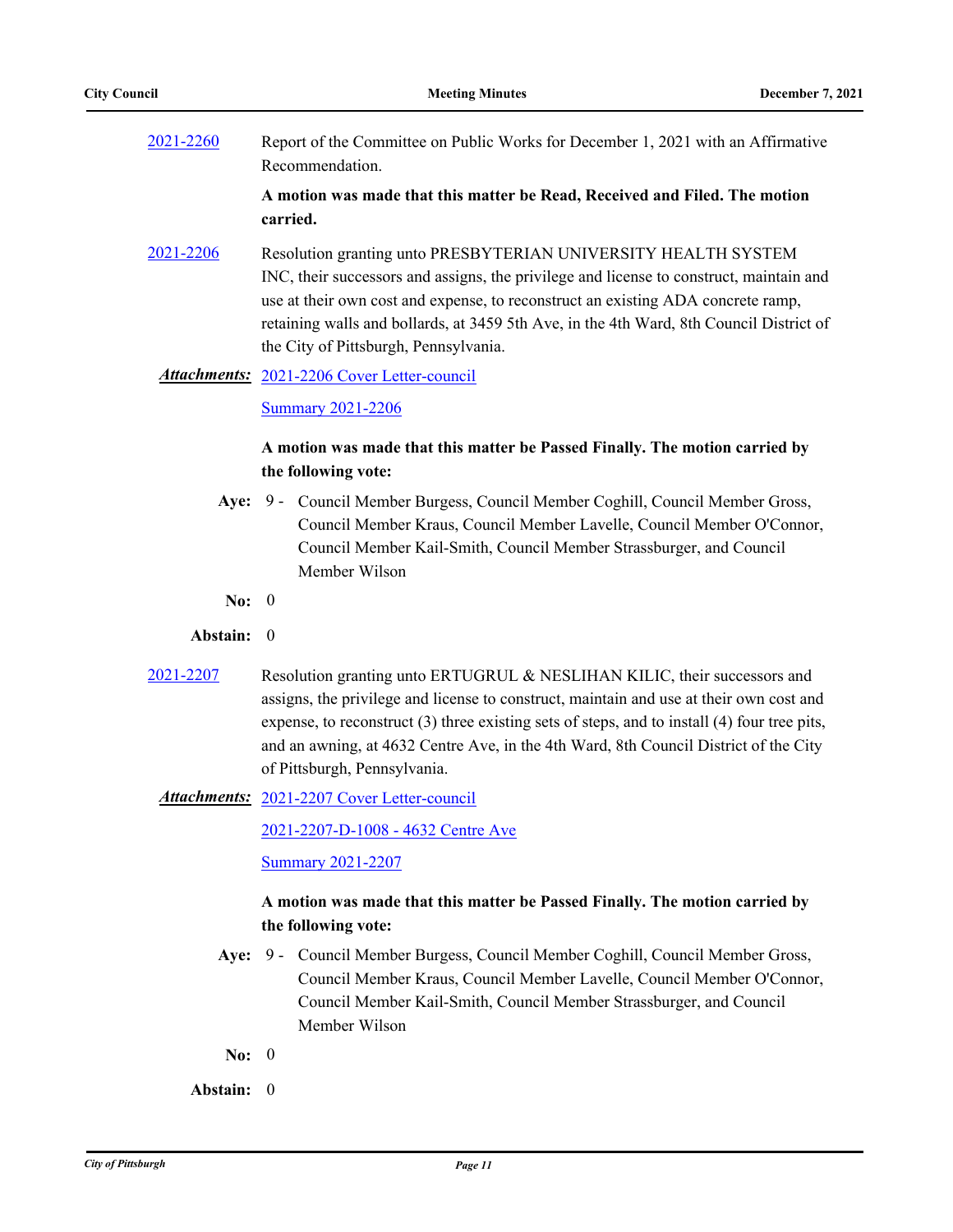- [2021-2208](http://pittsburgh.legistar.com/gateway.aspx?m=l&id=/matter.aspx?key=27110) Resolution granting unto MCKNIGHT BANK TOWER LLC, their successors and assigns, the privilege and license to construct, maintain and use at their own cost and expense, to install a new projecting sign, at 404 Wood Street, in the 1st Ward, 6th Council District of the City of Pittsburgh, Pennsylvania.
	- [2021-2208 Cover Letter-council](http://pittsburgh.legistar.com/gateway.aspx?M=F&ID=402f7033-130c-415d-b3b3-fb3c427acbdc.docx) *Attachments:*

[2021-2208-D-1007 - 404 Wood Street](http://pittsburgh.legistar.com/gateway.aspx?M=F&ID=350c15fc-2e34-459a-b797-ed028801f824.pdf)

**[Summary 2021-2208](http://pittsburgh.legistar.com/gateway.aspx?M=F&ID=85986563-4539-4867-868b-1a5dcb09816a.docx)** 

## **A motion was made that this matter be Passed Finally. The motion carried by the following vote:**

- Aye: 9 Council Member Burgess, Council Member Coghill, Council Member Gross, Council Member Kraus, Council Member Lavelle, Council Member O'Connor, Council Member Kail-Smith, Council Member Strassburger, and Council Member Wilson
- **No:** 0
- **Abstain:** 0
- [2021-2209](http://pittsburgh.legistar.com/gateway.aspx?m=l&id=/matter.aspx?key=27111) Resolution granting unto 5803 CENTRE LLC, their successors and assigns, the privilege and license to construct, maintain and use at their own cost and expense, to install below grade shoring, along Commerce Street, at 5803 Centre Ave (rear), in the 8th Ward, 7th Council District of the City of Pittsburgh, Pennsylvania.
	- Attachments: [2021-2209 Cover Letter-council](http://pittsburgh.legistar.com/gateway.aspx?M=F&ID=9cb75c74-7679-4b2b-93a8-cac91492b95c.docx)

[2021-2209-D-1005 - 5803 Centre Ave](http://pittsburgh.legistar.com/gateway.aspx?M=F&ID=f9e1f10f-8b10-4df1-9234-99507edce01e.pdf)

### **[Summary 2021-2209](http://pittsburgh.legistar.com/gateway.aspx?M=F&ID=e0c2bf9a-8328-4af9-b2c5-43cef5a4e38f.docx)**

## **A motion was made that this matter be Passed Finally. The motion carried by the following vote:**

Aye: 9 - Council Member Burgess, Council Member Coghill, Council Member Gross, Council Member Kraus, Council Member Lavelle, Council Member O'Connor, Council Member Kail-Smith, Council Member Strassburger, and Council Member Wilson

**No:** 0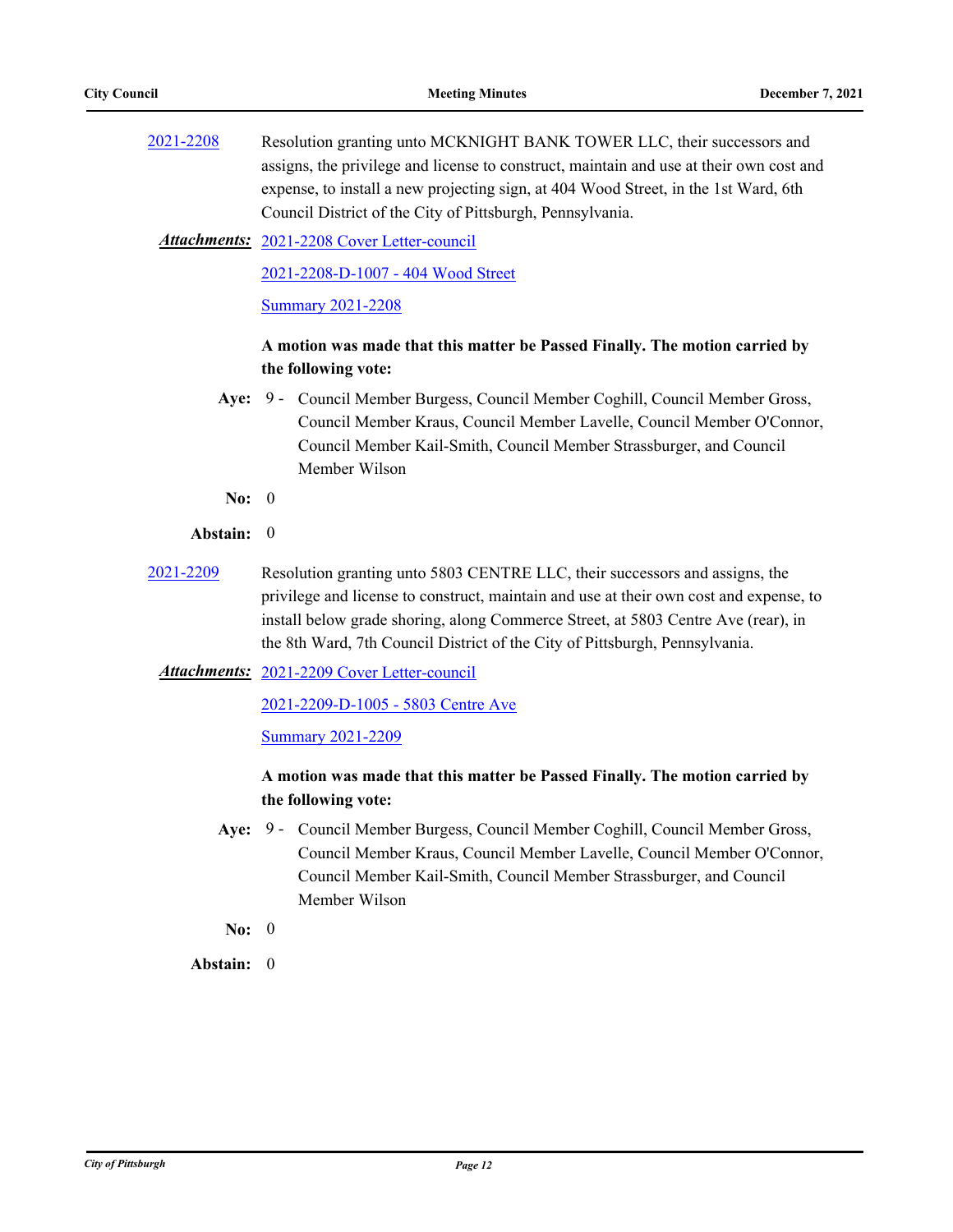[2021-2210](http://pittsburgh.legistar.com/gateway.aspx?m=l&id=/matter.aspx?key=27112) Resolution granting unto GUSTAVO & EMILY CARDONA, their successors and assigns, the privilege and license to construct, maintain and use at their own cost and expense an existing retaining wall presently constructed in the right-of-way at 130 Burr Street, in the 16th Ward, 3rd Council District of the City of Pittsburgh, Pennsylvania.

[2021-2210 Cover Letter-council](http://pittsburgh.legistar.com/gateway.aspx?M=F&ID=cd4866b2-b91d-46e1-b5f8-ed783e69e7e0.docx) *Attachments:*

[2021-2210-D-1004 - 130 Burr St](http://pittsburgh.legistar.com/gateway.aspx?M=F&ID=b544e922-4b69-4ffe-8be8-e067a5aaf7f7.pdf)

[Summary 2021-2210](http://pittsburgh.legistar.com/gateway.aspx?M=F&ID=23b526bf-86c3-4d1b-8b0a-19caab14e0fc.docx)

## **A motion was made that this matter be Passed Finally. The motion carried by the following vote:**

- Aye: 9 Council Member Burgess, Council Member Coghill, Council Member Gross, Council Member Kraus, Council Member Lavelle, Council Member O'Connor, Council Member Kail-Smith, Council Member Strassburger, and Council Member Wilson
- **No:** 0

### **Abstain:** 0

- [2021-2211](http://pittsburgh.legistar.com/gateway.aspx?m=l&id=/matter.aspx?key=27113) Resolution granting unto PEARL STREET TOWNHOMES LP, their successors and assigns, the privilege and license to construct, maintain and use at their own cost and expense, to install an underground storm sewer, at 210 Pearl Street, in the 9th Ward, 7th Council District of the City of Pittsburgh, Pennsylvania.
	- Attachments: [2021-2211 Cover Letter-council](http://pittsburgh.legistar.com/gateway.aspx?M=F&ID=486b4722-fad4-46e9-ad8b-dde637ba9bdd.docx)

[2021-2211-D-1002 - 210 Pearl St](http://pittsburgh.legistar.com/gateway.aspx?M=F&ID=a50ab9a0-54fc-4a58-a187-4df558cbe263.pdf)

[Summary 2021-2211](http://pittsburgh.legistar.com/gateway.aspx?M=F&ID=a13efcbe-426a-4c4a-8453-c48af19819e6.docx)

## **A motion was made that this matter be Passed Finally. The motion carried by the following vote:**

- Aye: 9 Council Member Burgess, Council Member Coghill, Council Member Gross, Council Member Kraus, Council Member Lavelle, Council Member O'Connor, Council Member Kail-Smith, Council Member Strassburger, and Council Member Wilson
- **No:** 0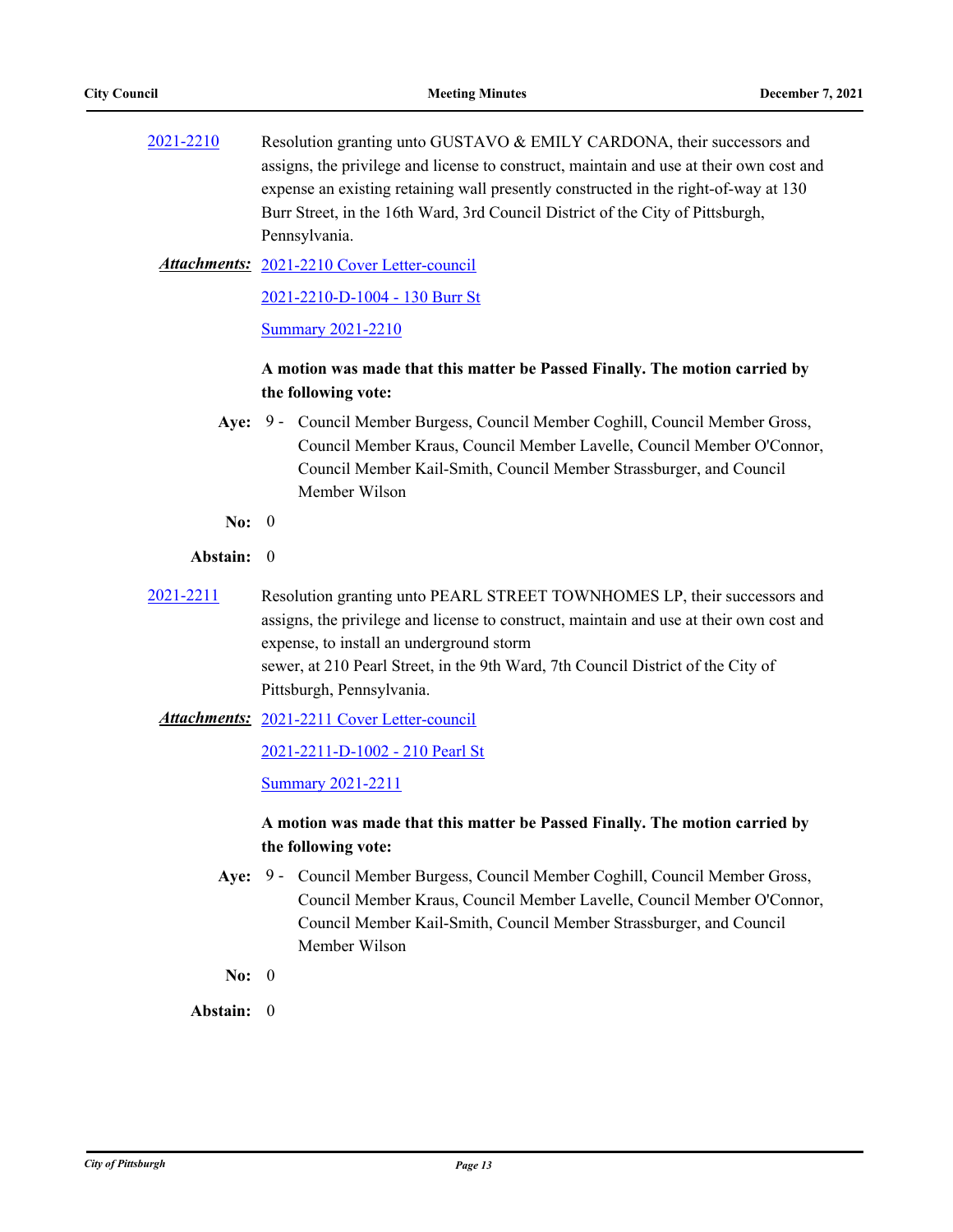| 2021-2244 | Resolution providing for a second supplemental agreement with Michael Baker for    |
|-----------|------------------------------------------------------------------------------------|
|           | Contract Administration and Construction Inspection Service costs associated with  |
|           | the Small Grants Projects Agreement and providing for the payment of costs thereof |
|           | relating to Allegheny Circle Phase 2, not to exceed One Hundred and Ninety         |
|           | Thousand Six Hundred Sixty-Three dollars and Five cents (\$190,663.05); a Fifty    |
|           | Thousand Five Hundred Seventy Seven Dollar and Sixty Three cent (\$50,577.63)      |
|           | increase from the previous agreement.                                              |
|           |                                                                                    |

**Attachments:** 2021-2244 Cover Letter Sign Small Grants - Allegheny Circle Phase 2 Amend Letter [Summary 2021-2244](http://pittsburgh.legistar.com/gateway.aspx?M=F&ID=544a3919-bec5-4128-b0b4-6265b234c878.docx)

## **A motion was made that this matter be Passed Finally. The motion carried by the following vote:**

- Aye: 9 Council Member Burgess, Council Member Coghill, Council Member Gross, Council Member Kraus, Council Member Lavelle, Council Member O'Connor, Council Member Kail-Smith, Council Member Strassburger, and Council Member Wilson
- **No:** 0

### **Abstain:** 0

- 
- [2021-2245](http://pittsburgh.legistar.com/gateway.aspx?m=l&id=/matter.aspx?key=27147) Resolution authorizing the Mayor and the Director of the Department of Public Works to enter into a Professional Services Agreement between the City of Pittsburgh and Air Cleaning Systems Incorporated for design, engineering, and installation services of emergency response vehicle exhaust systems at multiple locations throughout the City of Pittsburgh (Medic 2, Medic 3, Medic 4, Medic 6, Medic 8, Medic 9, Medic 10, Medic 11, Medic 14, EMS Training Facility, and EMS Headquarters) at a cost not to exceed SIX HUNDRED FIFTY FOUR THOUSAND TWO HUNDRED SEVENTY TWO DOLLARS AND FORTY CENTS (\$654,272.40).
	- Attachments: 2021-2245 Cover Letter Agreement Air Cleaning Systems EMS Exhasut GRANT + Fac PS 11-22-21 REVISED 2020 [Summary 2021-2245](http://pittsburgh.legistar.com/gateway.aspx?M=F&ID=f7afc649-3ede-42a6-8916-f4a018cf3c14.docx)

## **A motion was made that this matter be Passed Finally. The motion carried by the following vote:**

- Aye: 9 Council Member Burgess, Council Member Coghill, Council Member Gross, Council Member Kraus, Council Member Lavelle, Council Member O'Connor, Council Member Kail-Smith, Council Member Strassburger, and Council Member Wilson
- **No:** 0
- **Abstain:** 0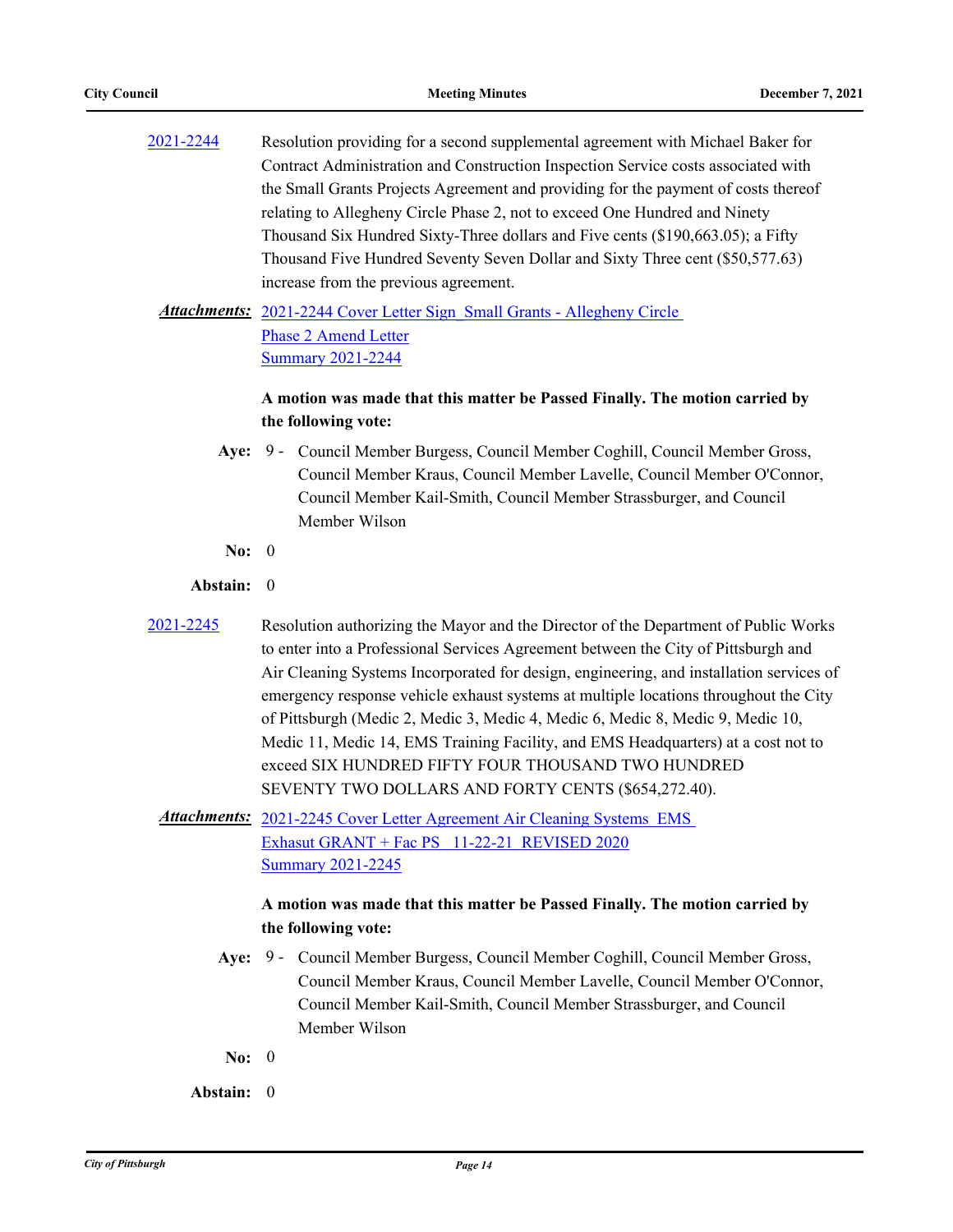| 2021-2255  | Ordinance amending the Pittsburgh Code of Ordinances, Title Four, "Public Places<br>and Property", and Title Five, "Traffic", and Article Five, "Legislative", Chapter 151,<br>to regulate parking in City-owned surface lots, City-utilized property and on-street<br>parking spaces reserved for paid parking for City employees.<br><b>SPONSOR /S: COUNCIL MEMBER KAIL-SMITH AND COUNCIL MEMBER</b><br><b>BURGESS</b> |
|------------|--------------------------------------------------------------------------------------------------------------------------------------------------------------------------------------------------------------------------------------------------------------------------------------------------------------------------------------------------------------------------------------------------------------------------|
|            | A motion was made that this matter be Passed Finally. The motion carried by<br>the following vote:                                                                                                                                                                                                                                                                                                                       |
|            | Aye: 9 - Council Member Burgess, Council Member Coghill, Council Member Gross,<br>Council Member Kraus, Council Member Lavelle, Council Member O'Connor,<br>Council Member Kail-Smith, Council Member Strassburger, and Council<br>Member Wilson                                                                                                                                                                         |
| No: $0$    |                                                                                                                                                                                                                                                                                                                                                                                                                          |
| Abstain: 0 |                                                                                                                                                                                                                                                                                                                                                                                                                          |

# **COUNCILMAN BOBBY WILSON PRESENTS COMMITTEE ON LAND USE & ECONOMIC DEVELOPMENT**

| 2021-2261 | Report of the Committee on Land Use and Economic Development for December 1,<br>2021 with an Affirmative Recommendation.                                                                                                                                |
|-----------|---------------------------------------------------------------------------------------------------------------------------------------------------------------------------------------------------------------------------------------------------------|
|           | A motion was made that this matter be Read, Received and Filed. The motion<br>carried.                                                                                                                                                                  |
| 2021-2200 | Ordinance amending and supplementing the Pittsburgh City Code, Title Five: Traffic,<br>Article VII: Parking, Chapter 541: General Parking Regulations, Section 541.02:<br>Prohibitions in Specified Places.<br><b>SPONSOR /S: COUNCIL MEMBER WILSON</b> |
|           | A motion was made that this matter be AMENDED. The motion carried.                                                                                                                                                                                      |
|           | A motion was made that this matter be Passed Finally, As Amended. The<br>motion carried by the following vote:                                                                                                                                          |
|           | Aye: 9 - Council Member Burgess, Council Member Coghill, Council Member Gross,<br>Council Member Kraus, Council Member Lavelle, Council Member O'Connor,<br>Council Member Kail-Smith, Council Member Strassburger, and Council<br>Member Wilson        |
| No: $0$   |                                                                                                                                                                                                                                                         |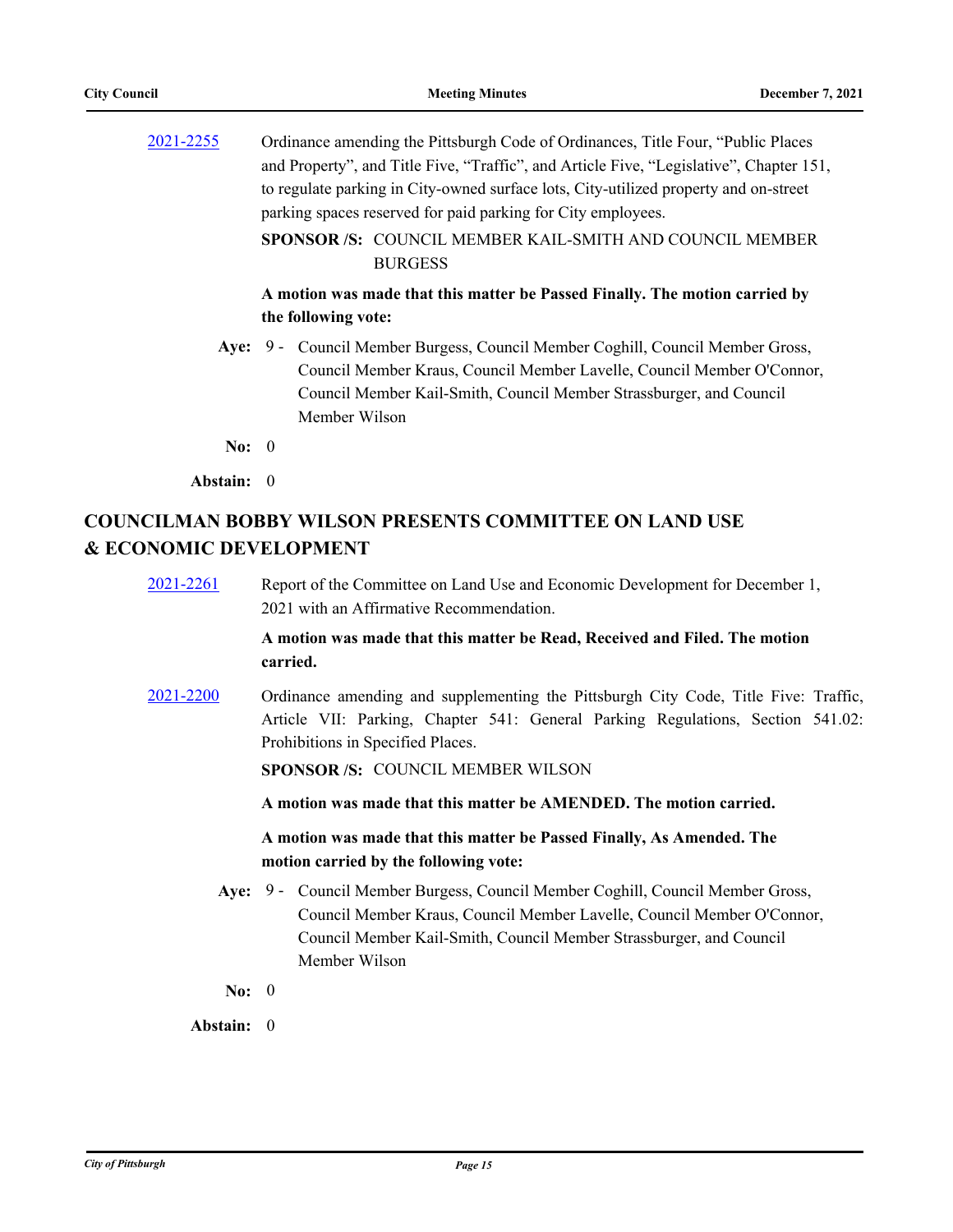[2021-2224](http://pittsburgh.legistar.com/gateway.aspx?m=l&id=/matter.aspx?key=27126) Resolution further amending Resolution No. 647 of 2020, effective December 23, 2020, as amended, entitled "Resolution adopting and approving the 2021 Capital Budget and the 2021 Community Development Block Grant Program, and the 2021 through 2026 Capital Improvement Program," so as to identify specific Public Service Grant projects of the Mayor's Office and authorize a subsequent Agreement or Agreements for operation/administrative expenses, maintenance, purchase of equipment, and/or rehabilitation of neighborhood facilities on behalf of the residents of the City of Pittsburgh.

Attachments: 2021-2224 Cover Letter-Public Service Grant PY21 MO Legislation Letter 11.16.21 [Summary 2021-2224](http://pittsburgh.legistar.com/gateway.aspx?M=F&ID=3c140aa8-371f-4aec-a6dc-fdd448c91f30.docx)

## **A motion was made that this matter be Passed Finally. The motion carried by the following vote:**

- Aye: 9 Council Member Burgess, Council Member Coghill, Council Member Gross, Council Member Kraus, Council Member Lavelle, Council Member O'Connor, Council Member Kail-Smith, Council Member Strassburger, and Council Member Wilson
- **No:** 0
- **Abstain:** 0

# **COUNCILWOMAN ERIKA STRASSBURGER PRESENTS COMMITTEE ON INNOVATION, PERFORMANCE AND ASSET MANAGEMENT**

[2021-2262](http://pittsburgh.legistar.com/gateway.aspx?m=l&id=/matter.aspx?key=27164) Report of the Committee on Innovation, Performance and Asset Management for December 1, 2021 with an Affirmative Recommendation.

## **A motion was made that this matter be Read, Received and Filed. The motion carried.**

[2021-2222](http://pittsburgh.legistar.com/gateway.aspx?m=l&id=/matter.aspx?key=27124) Resolution authorizing the Mayor and the Director of Innovation & Performance to enter into a two (2) year professional service agreement with Victor Stanley services to meet the needs of the City of Pittsburgh at a sum not to exceed Two Hundred Twelve Thousand One Hundred and Sixty Six Dollars (\$212,166)

Attachments: [2021-2222 Cover Letter-Victor Stanley Letter -signed](http://pittsburgh.legistar.com/gateway.aspx?M=F&ID=3b8acac4-24ab-469c-9059-1724ba513800.pdf)

[2021-2222-WCP21-038 Victor Stanley](http://pittsburgh.legistar.com/gateway.aspx?M=F&ID=d34c4198-e7c3-4fbd-a5c7-c5eb4a6acf80.pdf)

[Summary 2021-2222](http://pittsburgh.legistar.com/gateway.aspx?M=F&ID=df8251f9-2bab-4466-a782-c1981d0d1484.docx)

**A motion was made that this matter be Passed Finally. The motion carried by the following vote:**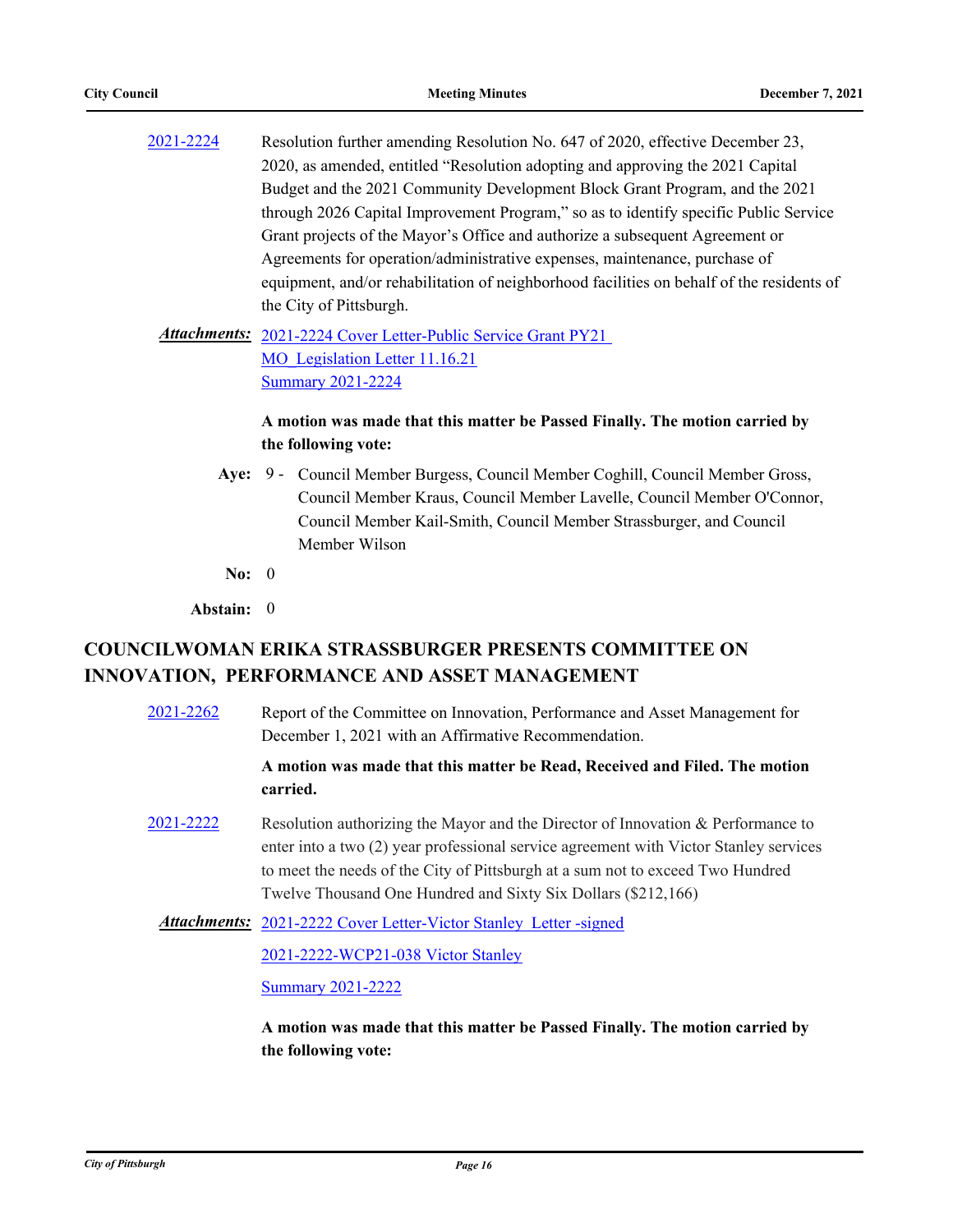- Aye: 9 Council Member Burgess, Council Member Coghill, Council Member Gross, Council Member Kraus, Council Member Lavelle, Council Member O'Connor, Council Member Kail-Smith, Council Member Strassburger, and Council Member Wilson
- **No:** 0

### **Abstain:** 0

[2021-2223](http://pittsburgh.legistar.com/gateway.aspx?m=l&id=/matter.aspx?key=27125) Resolution amending Resolution No. 676 which authorized the City of Pittsburgh to enter into an Agreement with Maalka to provide a Building Benchmarking Management Platform Software Solution by extending the term of the contract by 3 years at a cost not to exceed \$80,000.

### [2021-2223 Cover Letter-Letter\\_2021 Maalka Amendment](http://pittsburgh.legistar.com/gateway.aspx?M=F&ID=b934fce9-a137-4e9f-a60a-8a848b9de60f.docx) *Attachments:*

### **[Summary 2021-2223](http://pittsburgh.legistar.com/gateway.aspx?M=F&ID=575a9d13-aa2b-46bd-8ba6-cdc8e31aed31.docx)**

### **A motion was made that this matter be Passed Finally. The motion carried by the following vote:**

- Aye: 9 Council Member Burgess, Council Member Coghill, Council Member Gross, Council Member Kraus, Council Member Lavelle, Council Member O'Connor, Council Member Kail-Smith, Council Member Strassburger, and Council Member Wilson
- **No:** 0

#### **Abstain:** 0

[2021-2227](http://pittsburgh.legistar.com/gateway.aspx?m=l&id=/matter.aspx?key=27129) Resolution authoring the Mayor, City Clerk and/or Director of the Department of Innovation and Performance to enter into a Contract or Contracts, or Agreement or Agreements with Preservica Inc. for public access and digital preservation software for the Records Management Division. Total cost not to exceed \$64,100 over five years.

**SPONSOR /S:** COUNCIL MEMBER STRASSBURGER

## **A motion was made that this matter be Passed Finally. The motion carried by the following vote:**

- Aye: 9 Council Member Burgess, Council Member Coghill, Council Member Gross, Council Member Kraus, Council Member Lavelle, Council Member O'Connor, Council Member Kail-Smith, Council Member Strassburger, and Council Member Wilson
- **No:** 0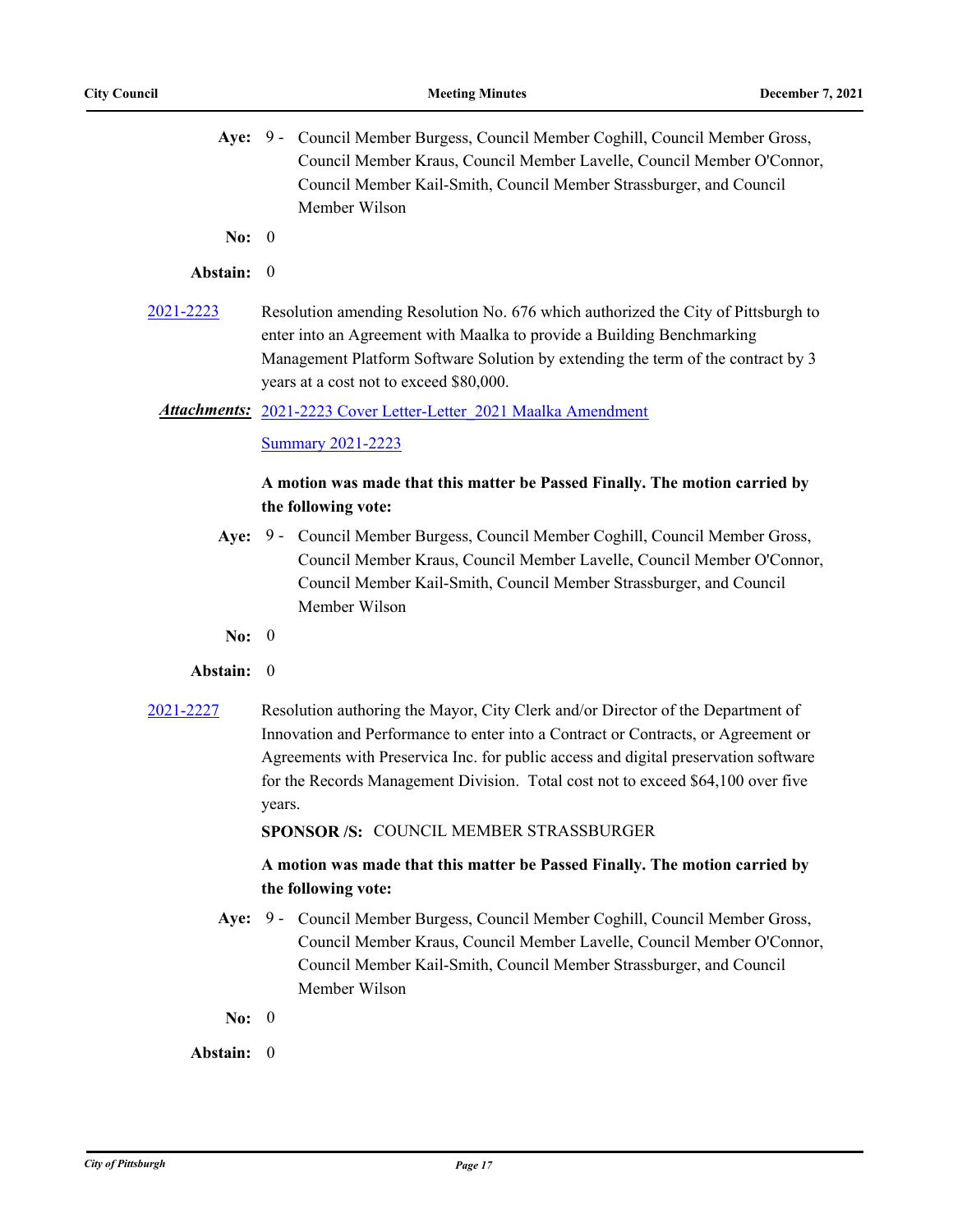# **COUNCILWOMAN DEBORAH L. GROSS PRESENTS COMMITTEE ON INTERGOVERNMENTAL AFFAIRS**

| 2021-2263 | Report of the Committee on Intergovernmental Affairs for December 1, 2021 with an<br>Affirmative Recommendation.                                                                                                                                                                                                     |
|-----------|----------------------------------------------------------------------------------------------------------------------------------------------------------------------------------------------------------------------------------------------------------------------------------------------------------------------|
|           | A motion was made that this matter be Read, Received and Filed. The motion<br>carried.                                                                                                                                                                                                                               |
| 2021-2212 | Resolution adopting Plan Revision to the City of Pittsburgh's Official Sewage<br>Facilities Plan for the CMU Health Wellness & Athletics Center, Tech Street,<br>Pittsburgh, PA 15213.                                                                                                                               |
|           | Attachments: 2021-2212 Cover Letter-Sewer Module Cover Letter - CMU<br><b>HWA Center</b><br>2021-2212-2021-11-16 CMU HWAC - Compiled SFPM<br>2021-2212-2021-11-16 CMU HWAC SFPM Appendix F Plot<br><b>Plans</b><br>2021-2212-Sewer Module Questionnaire for Council - CMU<br><b>HWAC</b><br><b>Summary 2021-2212</b> |

## **A motion was made that this matter be Passed Finally. The motion carried by the following vote:**

- Aye: 9 Council Member Burgess, Council Member Coghill, Council Member Gross, Council Member Kraus, Council Member Lavelle, Council Member O'Connor, Council Member Kail-Smith, Council Member Strassburger, and Council Member Wilson
- **No:** 0

**Abstain:** 0

## **MOTIONS AND RESOLUTIONS**

[2021-2290](http://pittsburgh.legistar.com/gateway.aspx?m=l&id=/matter.aspx?key=27193) **WHEREAS**, Love Carrick is a charitable organization dedicated to serving the Carrick community in South Pittsburgh; and,

**SPONSOR /S:** COUNCIL MEMBER COGHILL

**A motion was made that this matter be added to the Agenda. The motion carried.**

**A motion was made that this matter be Adopted. The motion carried.**

### **Councilman Rev. Burgess called for executive sessions relative to personnel matters.**